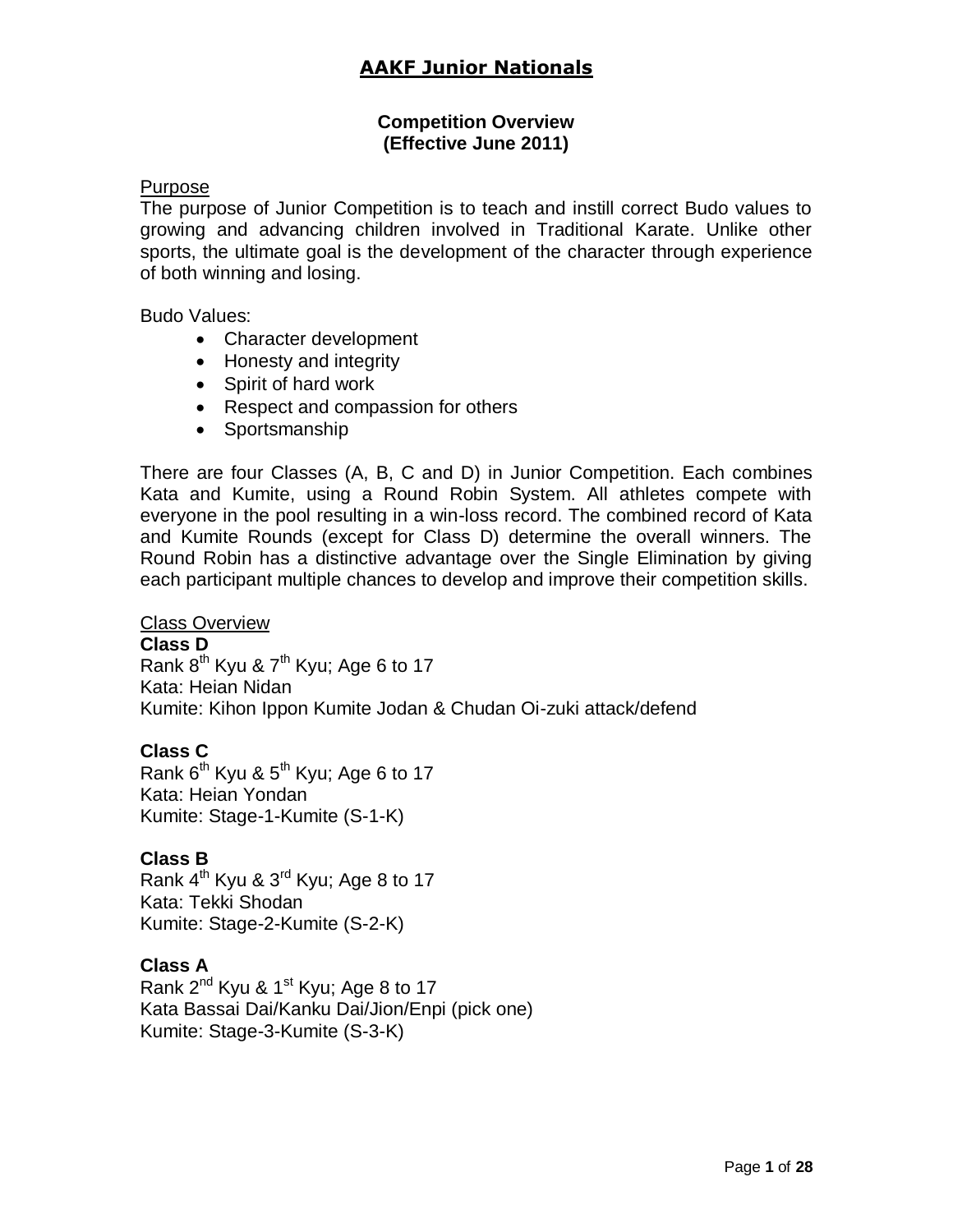### Kata

Each Class is assigned a designated Kata (see above). Two competitors perform the Kata simultaneously and the judges' majority decision determines the winner of the match.

Basic Points for Kata:

- Body Dynamics—6 basic body actions
- Power—proper output/direction of Body Dynamics and mental spirit
- Form—balance, stance, and posture
- Transition—body shifting, continuation and tempo

Each ring consists of a Head Judge, 2 Assistant Judges, a Ring Manager, and a Scorekeeper. Round Robin System is used, resulting in a win-loss record for each competitor.

#### Kumite

The purpose of Stage 1, 2 & 3 Kumite is to properly educate students the various components of Jiyu Kumite using three distinct transitional phases.

- 1. Stage-1-Kumite—three short encounters using Gyaku-zuki to Chudan target only
- 2. Stage-2-Kumite—four encounters of Jiyu Ippon Kumite, limited to one Tsuki and one Keri attack with free defense to Jodan or Chudan target
- 3. Stage-3-Kumite—six encounters of Kogo-style Kumite using three alternating attack-vs-defense encounters to Jodan or Chudan targets

Each ring consists of a Head Judge, Mirror Judge, Kansa, Ring Manager, and Scorekeeper. Each match has designated encounters according to each stage, with the possibility of overtime. A Round Robin System is used, resulting in a win-loss record for each competitor.

#### Pedagogical Focus of Three Stages

- 1. Stage-1-Kumite: Develop quick, instinctive and decisive response to opponent's Kyo; complete commitment without hesitation
- 2. Stage-2-Kumite: Learn basic set-up and defensive strategy skills
- 3. Stage-3-Kumite: Learn intermediate-level set-up and defensive strategy skills

#### To Note

- Proper Budo etiquette must be displayed at all times by the competitors
- All participating AAKF club directors and instructors should have a working knowledge of the Competition Rules and the Round Robin System
- Club director/instructor is responsible for properly educating all the competing children and attaining approval from their parents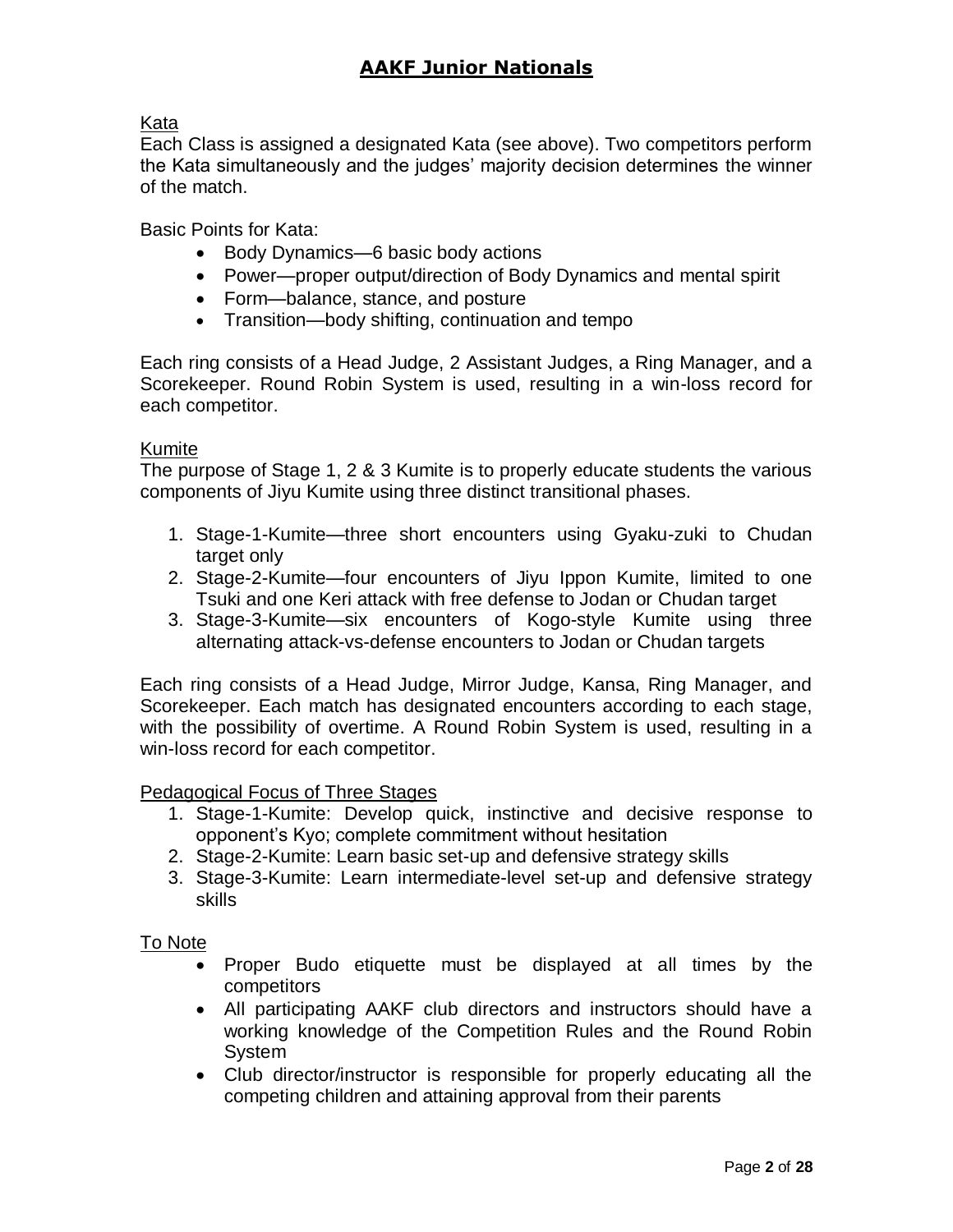- Club director/instructor is responsible for requesting the Tournament Organizing Committee (TOC) to place exceptionally small/large children into an appropriate division designation
- Every junior competitor (under 18) must be accompanied by a parent, guardian or designated chaperon (who is assigned by the parent/guardian)
- All protests must be lodged by the designated representative of the competitor (dojo director, chief instructor or assigned coach) to the Head Judge (Kata Round or Class D) or Kansa (Kumite Round)

#### Protest

On behalf of the competitor, a designated individual as listed can file a protest: Dojo representative, Dojo chief instructor, or Selected individual of the dojo

A protest is based on the following: Mistake in operation, Mistake in Scorekeeping, and/or Mistake in recording

A protest must be lodged by the representative (as listed above), before the completion of the division.

Procedure for lodging the protest is as follows:

- 1. Approach the Head Judge (Kata Round or Class D) or Kansa (Kumite Round)
- 2. Explain the nature of the protest (see above)
- 3. All matches will cease until the protest is reviewed and resolved

Future Addendum for Consideration

- Enbu using Compulsory Enbu
- Synchronized Kata Team
- Designate Kata winners, Kumite winners and Combined winners for Class A, B and C
- Junior Elite A division for 1<sup>st</sup> Dan & 2<sup>nd</sup> Dan, ages 10 to 16, designated Kata and ITKF Kogo Kumite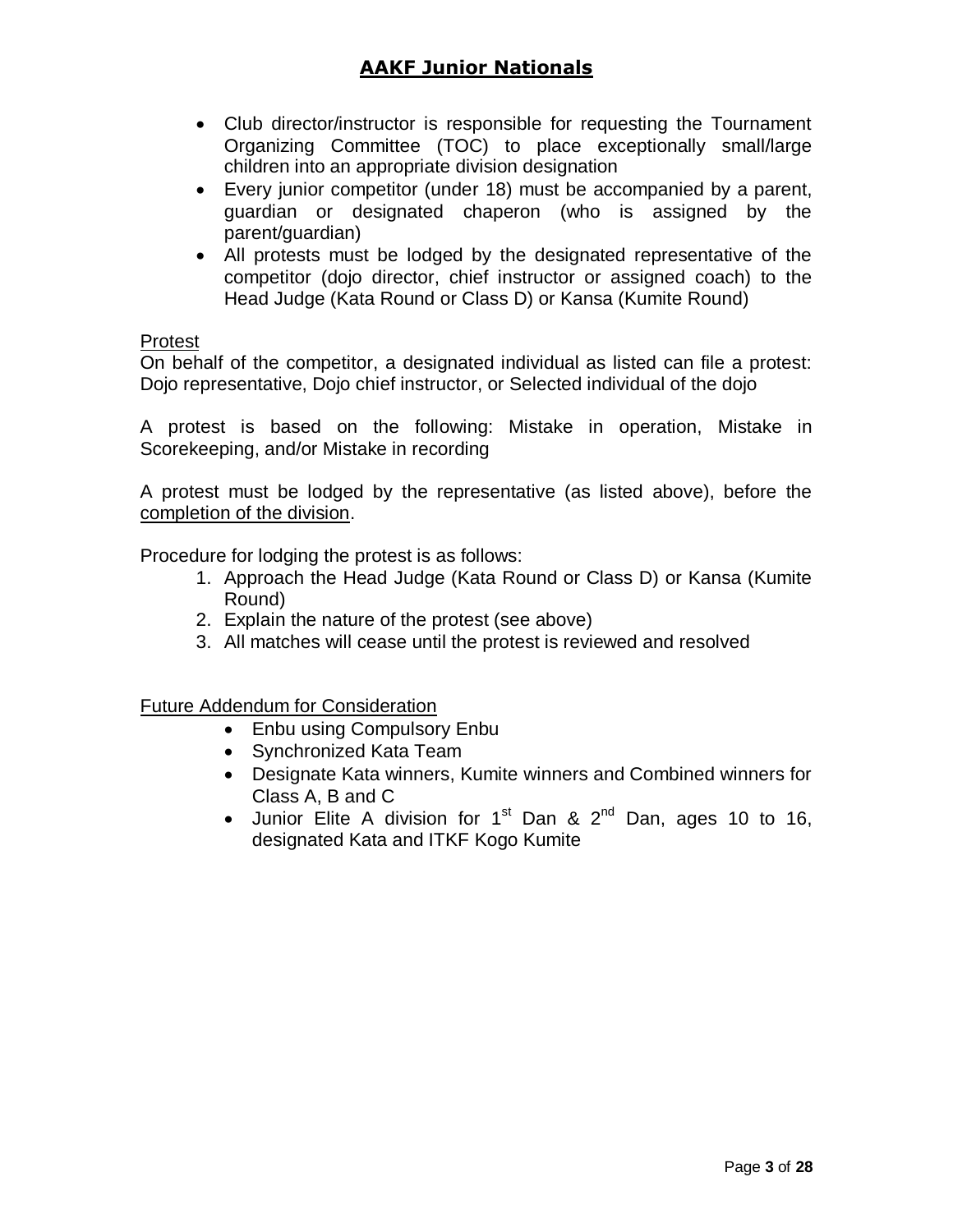### **CLASS D**

**Overview** Rank:  $8^{th}$  Kyu &  $7^{th}$  Kyu Ages: 6 to 17 Age Divisions: adjustment may be made due to numbers of participants D-1: 6-8 D-2: 9-11 D-3: 12-13 D-4: 14-17 Kata: Heian Nidan Kumite: Kihon Ippon Kumite Jodan & Chudan Oi-zuki attack/defend System: Round Robin, winners determined by overall win-loss record

#### **Description**

Two competitors enter the ring and perform Heian Nidan and Kihon Ippon Kumite. Winner of the match is based on the overall performance of Kata and Kumite, and determined by the majority of flags raised by three judges. All competitors face everyone in their pool at least once (Round Robin System). The win and loss record of each competitor determines the winner of the pool. If a division has more than one pool, top competitors from each pool are placed in a Final Pool to determine the overall standings.

The Scoring System is based on the following: Basic Points, Budo Spirit and Penalties. More exacting details of evaluating and scoring will be covered during the judging seminar held prior to the event.

#### Basic Points for Kata:

- Form—balance, stance, and posture
- Body Dynamics—fundamental body actions
- Power—proper output/direction of Body Dynamics and mental spirit
- Transition—body shifting, continuation and tempo

#### Basic Points for Kumite:

- Todome-waza—proper technique, kime, balance and zanshin
- Timing—proper rhythm of block and counter-strike
- Maai—technique applied at the appropriate distance

#### Budo Spirit:

- Fighting spirit (100% effort at all times)
- Etiquette (courteous, humble and positive attitude)
- Appearance (clean Karate gi and properly tied belt)

#### Penalty:

- Hesitation and Loss of Balance
- Kata Sequence and/or Technique Error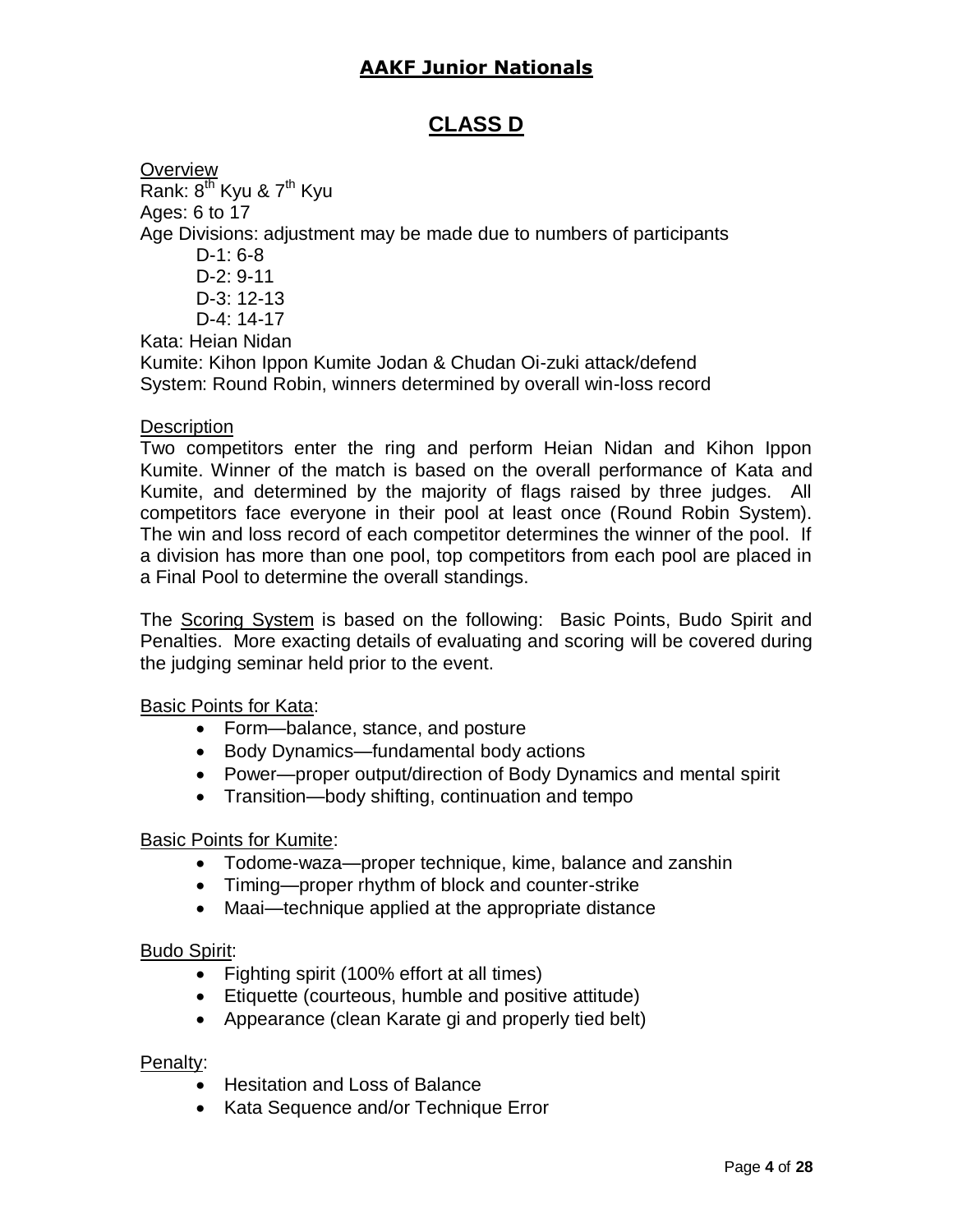- Deviation from Starting Point (kata)
- Wrong Technique Attack (kumite)
- Light or Moderate Contact to the Target (kumite)
- Procedural Etiquette Error

#### Hansoku (Disqualification):

- Performing Wrong Kata
- Receiving Coaching During the Match
- Talking During the Match (other than attack calls in kumite)
- Displaying Bad Etiquette and/or Attitude
- Ignoring Repeated Light Contact Warning (kumite)
- Making Moderate/Heavy Contact to the Target (kumite)

#### **Procedure**

- 1. Center judge calls in competitors into the ring
- 2. Competitors bow to the judges, then to each other
- 3. Center judge announces "Heian Nidan", competitors repeat "Heian Nidan", and the judge commands "Yoi—Hajime"
- 4. After last competitor finishes, center judge commands "Yame"
- 5. Center judge next runs Kihon Ippon Kumite, Jodan and Chudan attack/defense (NOTE: only one Jodan and one Chudan is required from each competitor; but the judge may choose right or left lead-leg frontstance)
- 6. Competitors bow to each other, then to the judges
- 7. Center judge blows whistle for judgment, flags are raised simultaneously
- 8. Center judge blows whistle again calling judges to lower their flags
- 9. Center judge raises winner's side flag
- 10.Center judge orders competitors to leave the ring

#### Overall Winner determination

- Judges will determine the match winner based on combined performances of both Kata and Kihon Ippon Kumite
- At the completion of Round Robin overall win-loss record is compared
- $\bullet$  1<sup>st</sup>, 2<sup>nd</sup> and 3<sup>rd</sup> place winners are determined

#### Tie Breaker

- Two-way tie is broken by winner of the individual match that took place between the two competitors
- Three- or Four-way tie is broken by winner of the individual matches that took place between the tied competitors
- If still tied, then rematch is performed with tied competitors
- If tied again, the winner is determined by majority decision of the judges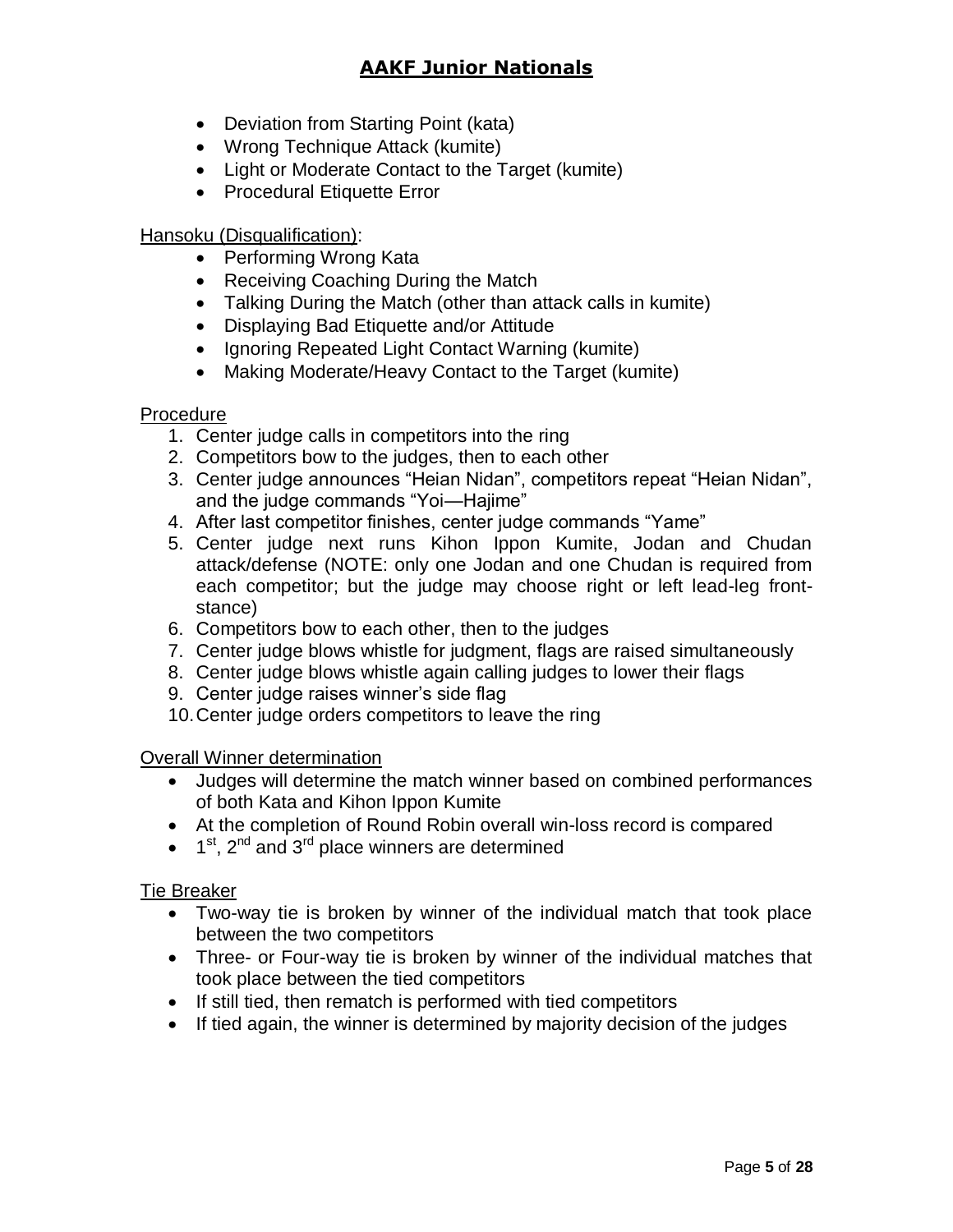# **Competition Ring Set Up Class D**

(Actual dimensions may be adjusted)

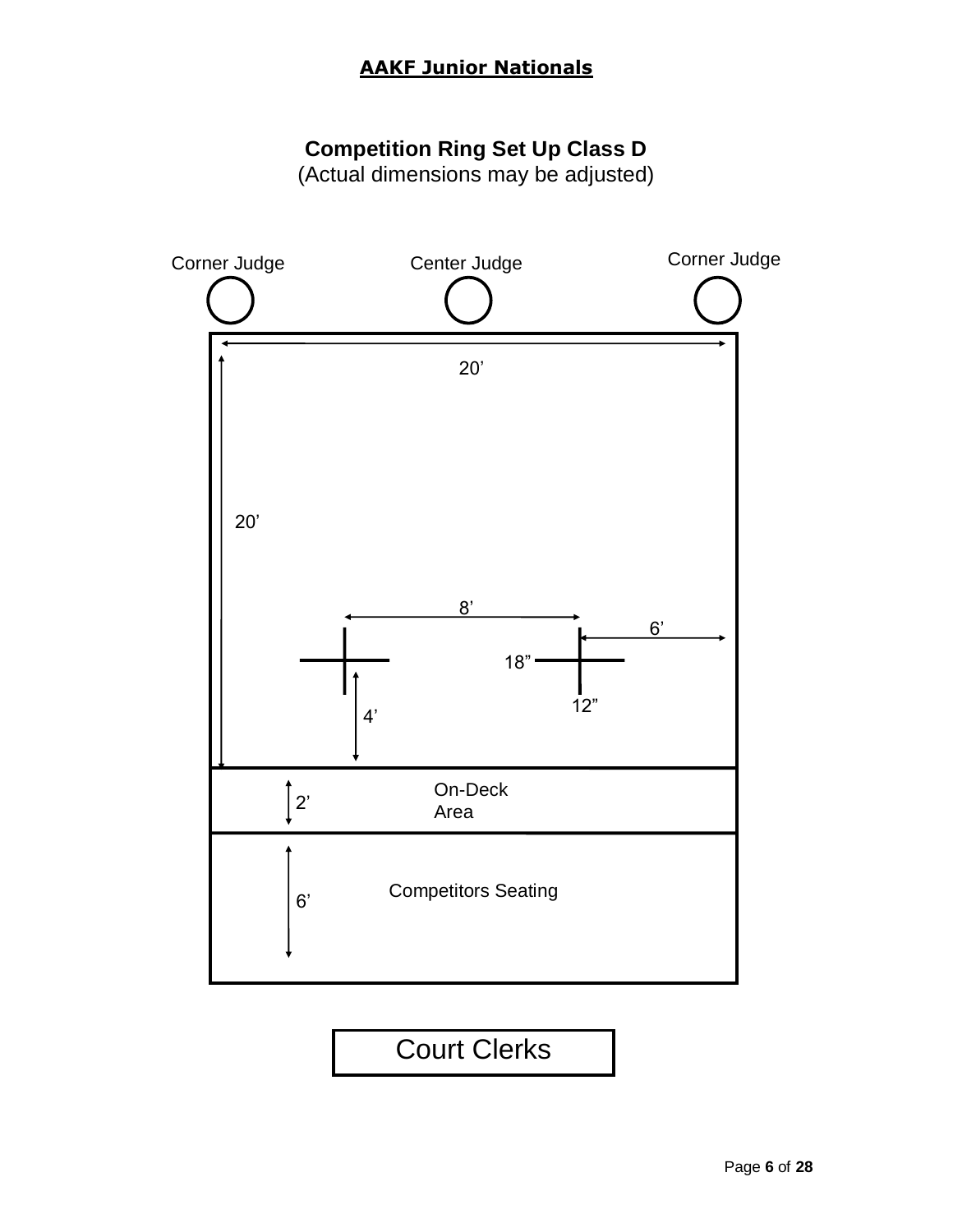### **CLASS C**

**Overview** Rank:  $6^{th}$  Kyu &  $5^{th}$  Kyu Ages: 6 to 17 Divisions: adjustment may be made due to numbers of participants  $C-1: 6-8$  C-2: 9-11 C-3: 12-14 C-4: 15-17 Kata: Heian Yondan Kumite: Stage-1-Kumite (see S-1-K description) System: Kata Round Robin using Heian Yondan, and Kumite Round-robin using S-1-K; winners determined by combined win-loss record of two rounds S-1-K supporting video: Calibration<http://www.vimeo.com/19691296> and sample strategies<http://www.vimeo.com/19690948>

#### **Description**

The event consists of two rounds, Kata and Kumite. In the **Kata Round**, two competitors enter the ring and perform Heian Yondan. The overall performance of the Kata using the Basic Points (see below) is evaluated, and the majority of flags raised by three judges determine the winner. All competitors face everyone in their pool in a Round Robin System. The Win-Loss record is calculated for each competitor.

Basic Points for Kata Round:

- Form—balance, stance, and posture
- Body Dynamics—basic fundamental body actions
- Power—proper output/direction of Body Dynamics and mental spirit
- Transition—body shifting, continuation and tempo

In the **Kumite Round**, two competitors enter the ring and engage in Stage-1- Kumite (S-1-K). Each competitor wears a safety body shield. Each match consists of three encounters. Total score of the three encounters are calculated to determine the match winner. All competitors face everyone in their pool in a Round Robin System. The Win-Loss record is calculated for each competitor.

The Basic Points for Kumite Round:

- Todome-waza—proper technique, kime, balance and zanshin
- Timing—proper rhythm of attack or counter-strike
- Maai—technique applied at the appropriate distance
- Sub-wazari-point system—0 to 4 points
- Wazari = 5 points;  $10$  points = 10 points

Although the scoring for the Kumite Round is based on the Basic Points (see above), Budo Spirit and Penalty (see below) can affect the outcome.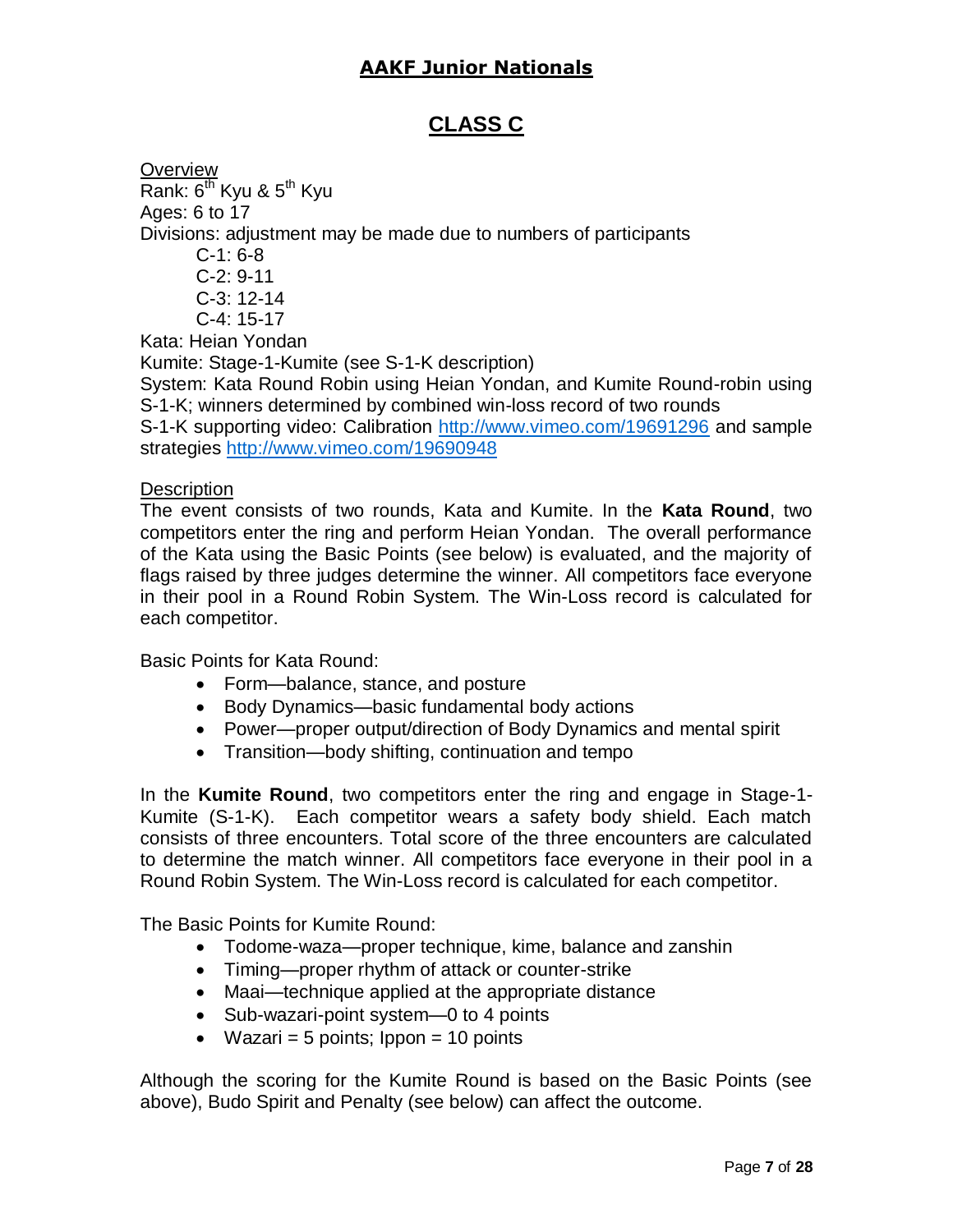#### Budo Spirit:

- Fighting spirit (100% effort at all times)
- Etiquette (courteous, humble and positive attitude)
- Appearance (clean Karate gi and properly tied belt)

#### Kata Penalty:

- Hesitation and Loss of Balance
- Kata Sequence and/or Technique Error
- Deviation from Starting Point
- Procedural Error

#### **Kumite Penalty:**

- Wrong Attack Technique
- Light or Moderate Contact to the Target

#### Hansoku (Disqualification):

- Performing Wrong Kata
- Receiving Coaching During the Match
- Talking During the Match
- Displaying Bad Etiquette and/or Attitude
- Ignoring Repeated Light/Moderate Contact Warning (kumite)
- Making Moderate/Heavy Contact to the Target (kumite)

#### Kata Round-robin Procedure

- 1. Center judge calls in pair of competitors into the ring
- 2. Competitors bow to the judges, then to each other
- 3. Center judge announces "Heian Yondan", competitors repeat "Heian Yondan", and the judge commands "Yoi—Hajime"
- 4. After the last competitor finishes, the center judge commands "Yame"
- 5. Each competitor bows to signify the end of Kata
- 6. Center judge blows his/her whistle for judgment, flags are raised simultaneously
- 7. Center judge blows his/her whistle again calling judges to lower their flags
- 8. Center judge raises winner's side flag
- 9. Competitors bow to each other, then to the judges
- 10.Center judge orders competitors to leave the ring

#### Kumite Round Procedures: Stage-1-Kumite

- 1. Center judge calls in competitors into the ring
- 2. Competitors bow to the center judge, and then to each other (note: competitors do not bow to he Mirror Judge)
- 3. Center judge announces, "First Encounter, Yoi, Hajime"
- 4. After the completion of the encounter, judge calls "Yame" and returns each competitor to the starting mark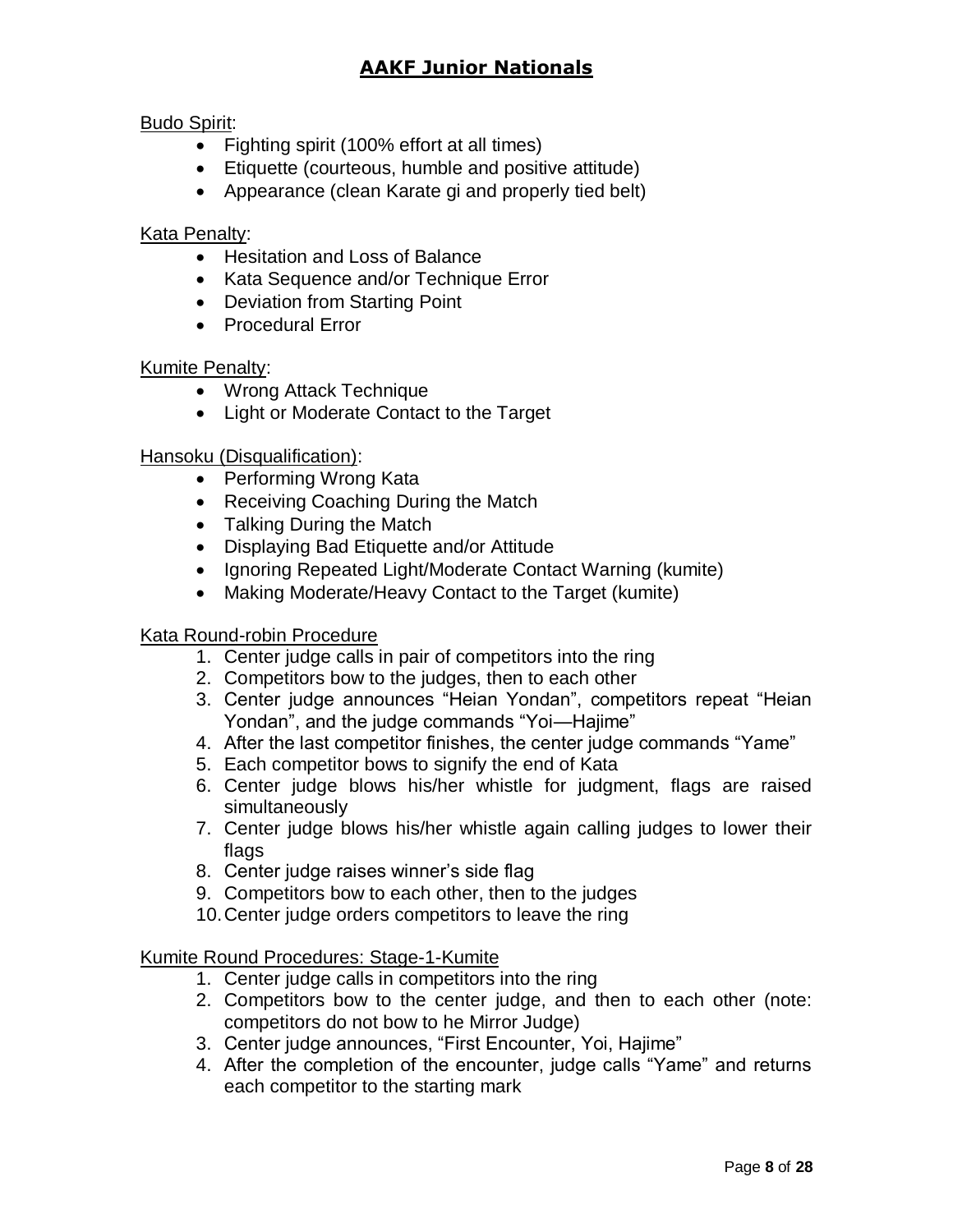- 5. Both center and mirror judges signals scores for each competitor (see scoring template to calculate the final score of the encounter)
- 6. Center judge gives the official points to the scorekeepers, aka's score announced first, shiro's second
- 7. Repeat for Second and Third Encounters
- 8. Center judge signals, "Soremade" and confirms the final tabulation with the scorekeeper
- 9. If tied, continue to  $4<sup>th</sup>$  and  $5<sup>th</sup>$  Encounters
- 10.5<sup>th</sup> Encounter is not necessary if Wazari is scored during the  $4<sup>th</sup>$ **Encounter**
- 11. If still tied at the end of the  $5<sup>th</sup>$  Encounter, winner is determined by majority vote of Head Judge, Mirror Judge and Kansa using the Ring Generalship Template
- 12.Center judge declares the winner, as "Kachi"
- 13.Competitors bow to each other, and then to the center judge
- 14.Center judge orders competitors to leave the ring

#### Overall Winner determination

- At the completion of both Kata and Kumite Rounds, win-loss records from both rounds are added, and the overall medal winners  $(1<sup>st</sup>, 2<sup>nd</sup>)$ and 3rd) are determined
- Individual winners of Kata Round and Kumite Round may be announced for honorable mention

#### Tie Breaker

- Two-way tie is broken by the winner of the individual Kumite match that took place between the two competitors
- Three- or Four-way tie is broken by the winner of the individual Kumite matches that took place between the tied competitors
- If still tied, then the total S-1-K points earned by each tied competitor is compared
- If tied again, a rematch is performed with the tied competitors using S-1-K
- If tied still, the winner is determined by majority decision of the judges

#### Notes on S-1-K

- Kansa keeps score but the scorekeeper's score is official
- Each competitor wears safety shield
- Only Chudan attack with Gyaku-zuki is recognized
- Each Encounter is independent
- Kata Round Robin is only for Kata, and it will take place in its entirety before proceeding into the Kumite Round Robin, with Stage-1-Kumite
- Light contact to the shield is required to score points. However, contact that pushes shield into the opponent's body is considered too much contact—a penalty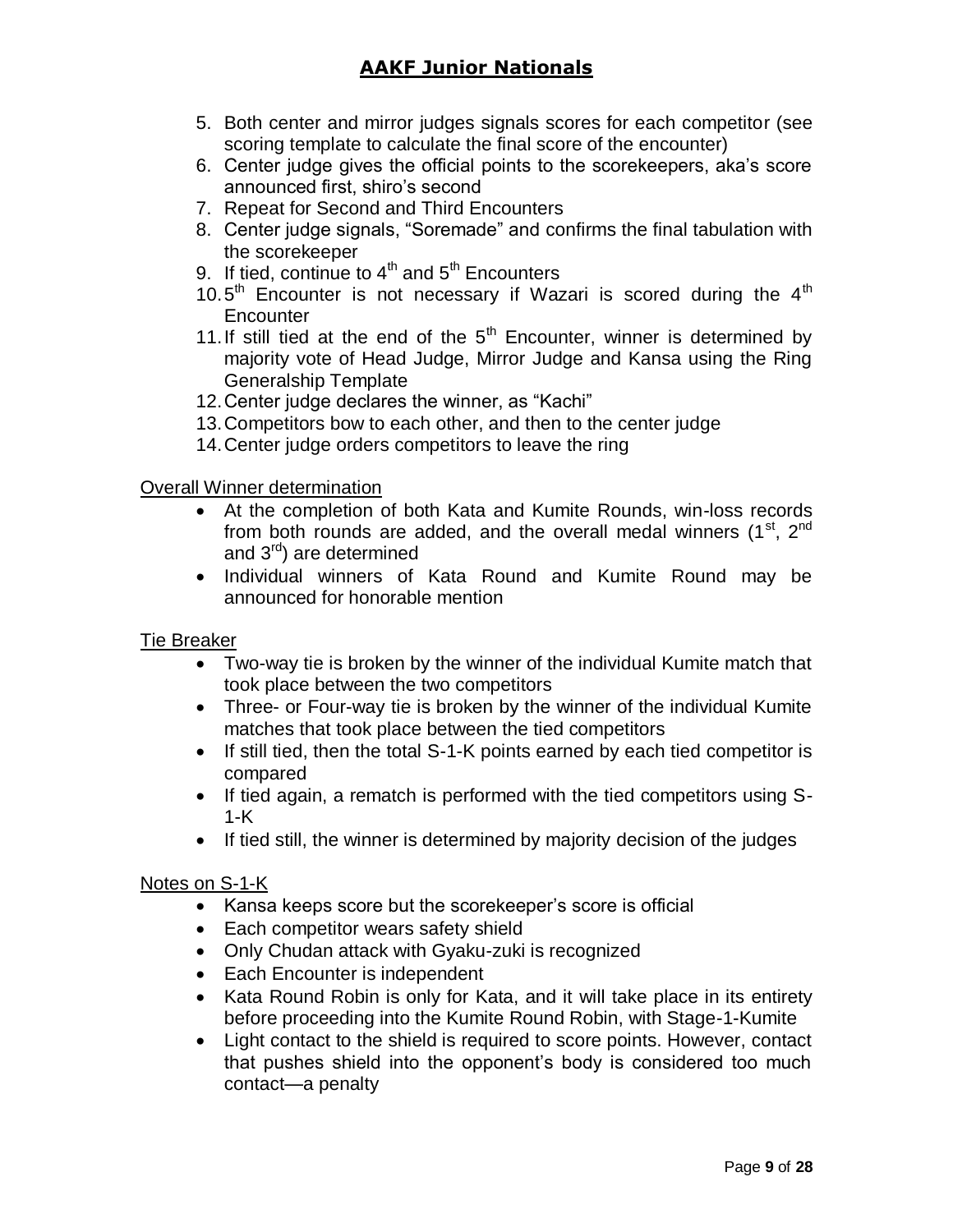#### Hand Signals for S-1-K

- Points: number of fingers indicate score, 1-4
- Wazari signal: move open hand diagonally from chest to floor towards awarded competitor
- Ippon signal: move open hand diagonally upward from hip towards awarded competitor
- "Did not see" sign: hands over eyes
- Usage of other standard ITKF hand signals will be allowed

#### **Scorekeeping**

Point System:

- Ippon—10 points
- Wazaari—5 points
- Sub-Wazari—1- 4 points awarded if no Wazari or Ippon is scored
- All points are cumulative
- **If Wazari or Ippon is scored, the scored competitor receives 0 points**

| <b>Scoring Template</b> |                   |   |                |              |   |   |   |
|-------------------------|-------------------|---|----------------|--------------|---|---|---|
|                         | <b>Main Judge</b> |   |                |              |   |   |   |
| Mirror Judge            |                   | Ω |                | $\mathbf{c}$ | 3 |   | 5 |
|                         | Λ                 |   |                |              | ◠ | 3 | 3 |
|                         |                   |   |                | 2            | ◠ | 3 |   |
|                         | $\overline{2}$    |   |                | 2            | 3 | З |   |
|                         | 3                 |   | っ              | ⌒            | 3 |   |   |
|                         |                   |   | $\overline{2}$ | 3            | 3 |   | 5 |
|                         | 5                 | າ | $\overline{2}$ | 3            |   |   | 5 |

| <b>Ring Generalship Template</b>           |                 |                 |  |  |  |
|--------------------------------------------|-----------------|-----------------|--|--|--|
| <b>Shiro</b><br>Aka                        |                 |                 |  |  |  |
| <b>Spirit and Budo</b><br><b>Etiquette</b> | Score 1, 2 or 3 | Score 1, 2 or 3 |  |  |  |
| <b>Timing/Strategy/Skill</b>               | Score 1, 2 or 3 | Score 1, 2 or 3 |  |  |  |
| <b>Ring Management</b>                     | Score 1, 2 or 3 | Score 1, 2 or 3 |  |  |  |
| <b>Total score</b>                         | Winner—Loser    | Winner—Loser    |  |  |  |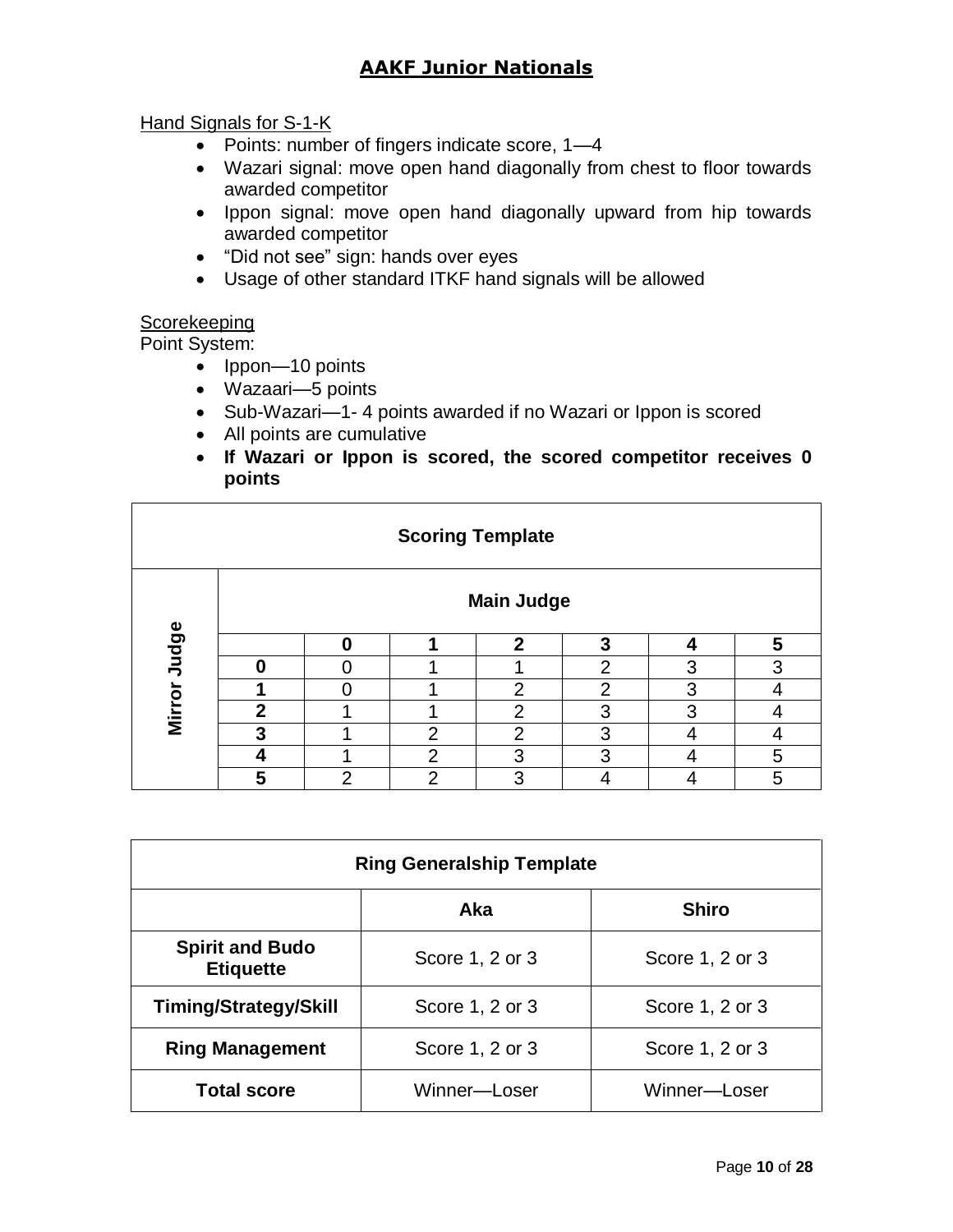Penalty Points:

- Contact—see template
- Second Contact-Call to the same athlete in a match will be automatic DQ
- Jogai (stepping out of ring)—2 point
- Kinshi (restricted targets)—4 points w/o contact; DQ w/contact
- Kinshi due to incidental action may not be a penalty
- Bad Manners—4 points if minor; DQ if excessive
- Two DQ in a round = Hansoku (eliminated from competition)

| <b>Contact-Call Template</b> |                                        |             |  |  |  |
|------------------------------|----------------------------------------|-------------|--|--|--|
|                              | <b>Verbal Warning</b><br><b>Action</b> |             |  |  |  |
| <b>Minor</b>                 | yes                                    | <b>None</b> |  |  |  |
| Light                        | yes                                    | 2 points/DQ |  |  |  |
| Moderate/Heavy               | no                                     | DQ          |  |  |  |

Additional Notes

- Competitors must commence in an attack/defense within allotted time zone: 3 seconds in S-1-K
- Scorekeeper will call out "Time Up" when neither of the competitor engages within the allotted time, and the Encounter is over
- Encounter is defined as one rhythmic cycle containing an initial attack, a counter by the defender, a response counter by the attacker and one last counter by the defender, 1-2-3 tempo
- Encounter terminates the instant the rhythmic flow is interrupted; even with a slightest pause
- Scoring Template is used when Head Judge and Mirror Judge differ by two points or more on a given score; Kansa will notify the adjusted score based on the Scoring Template
- All Judges and Kansa wear Karate-gi
- The spirit of Budo binds all Judges, Officials and Competitors, where etiquette and cordial manners are strictly upheld at all times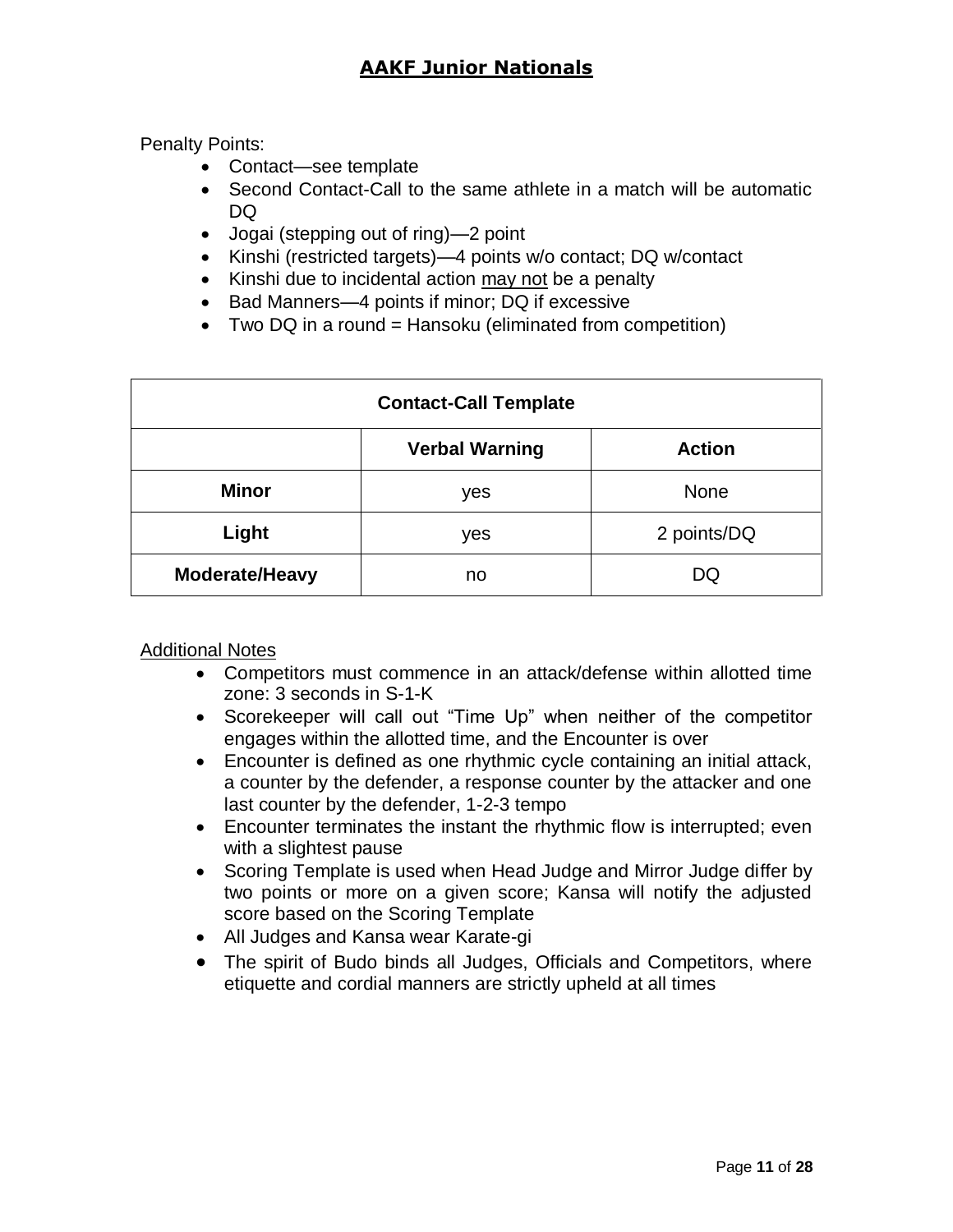### **Competition Ring Set Up Class C Kata Round**

(Actual dimensions may be adjusted)

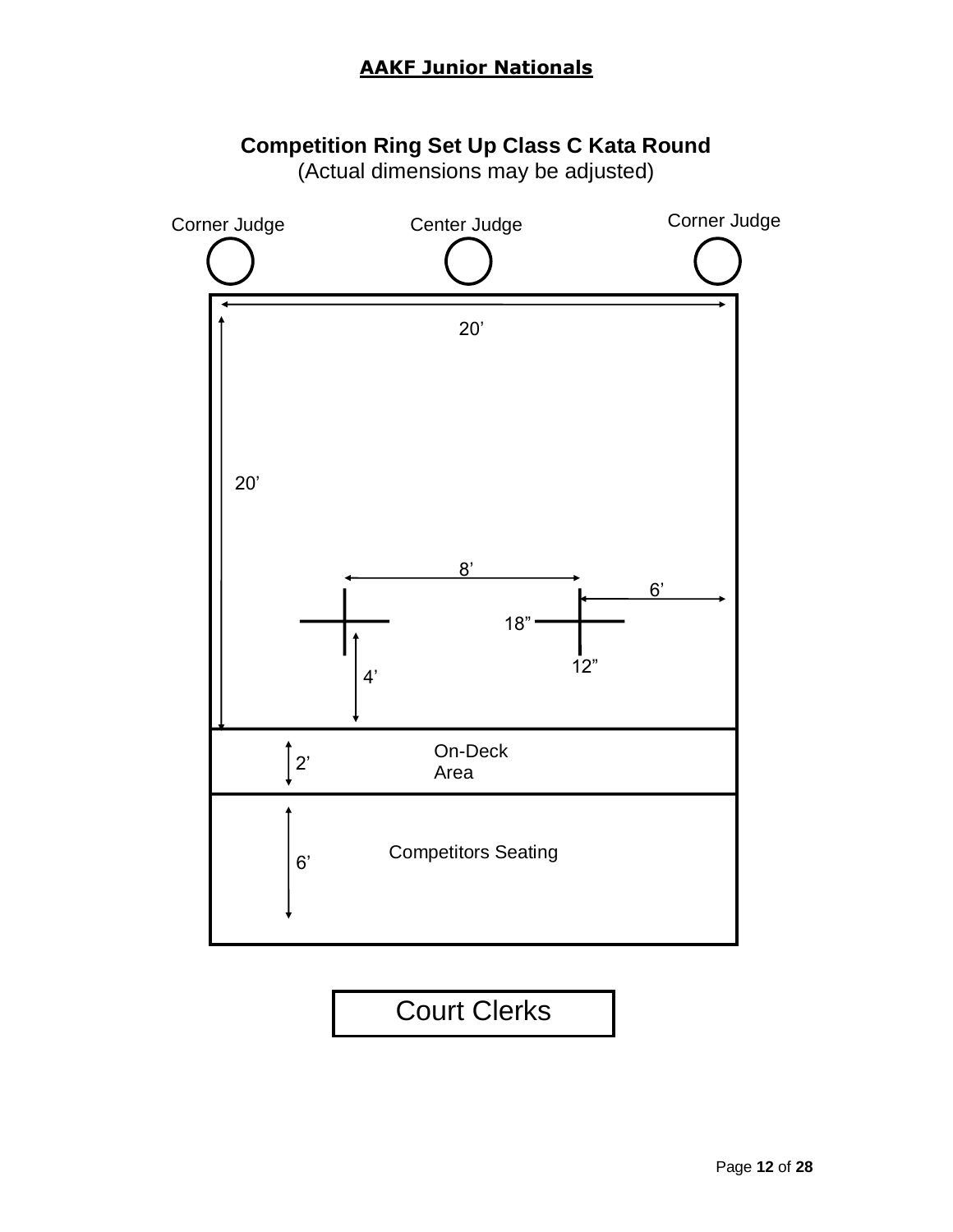## **Competition Ring Set Up Class C Kumite Round Stage-1-Kumite**

(Actual dimensions may be adjusted)

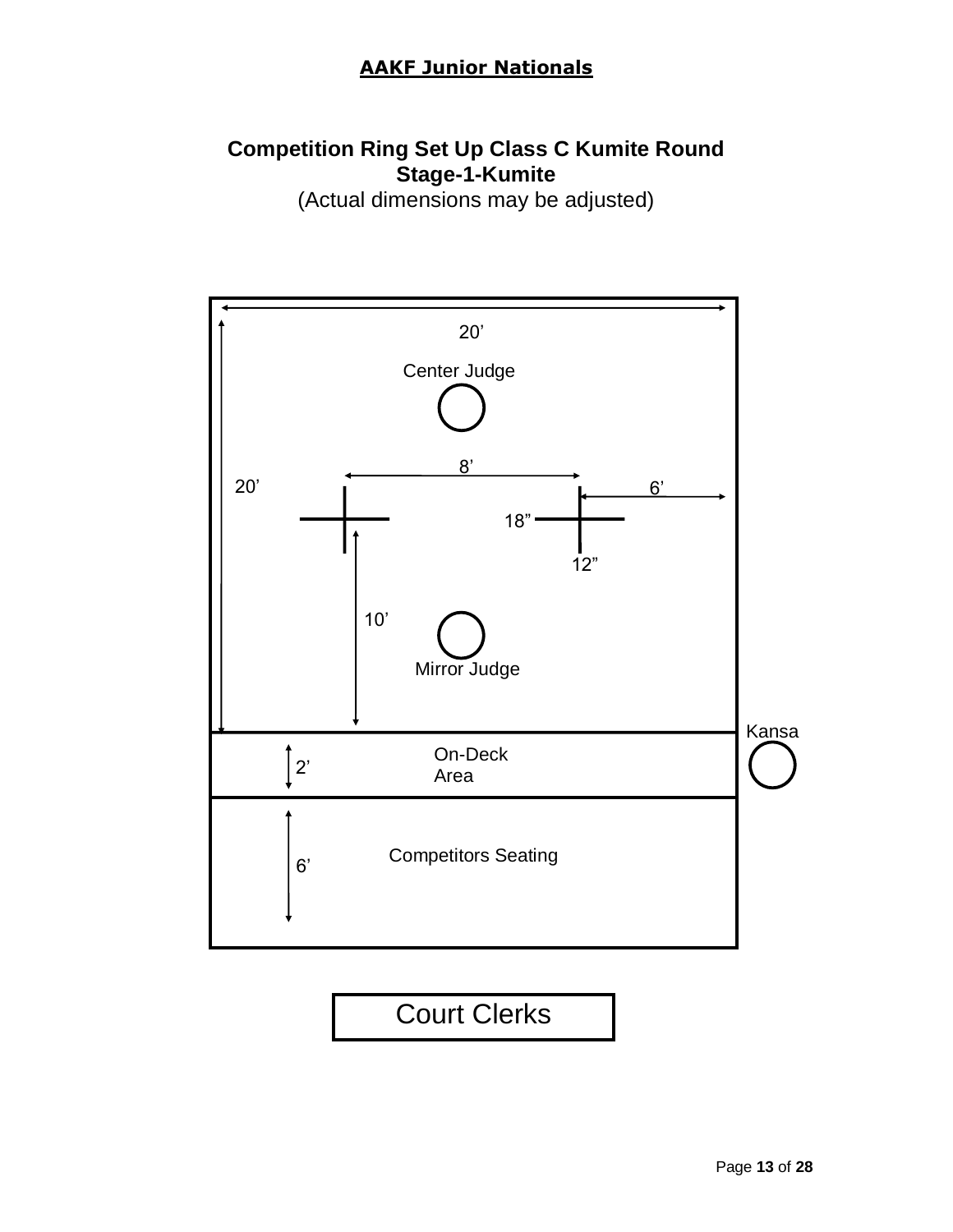### **CLASS B**

**Overview** Rank:  $4^{th}$  Kyu &  $3^{rd}$  Kyu Ages: 8 to 17 Divisions: adjustment may be made due to numbers of participants B-1: 8-9 B-2: 10-11 B-3: 12-14 B-4: 15-17 Kata: Tekki Shodan Kumite: Stage-2-Kumite (see S-2-K description); Tsuki and Keri attack/defense System: Kata Round Robin using Tekki Shodan, and Kumite Round Robin using S-2-K; winners determined by combined win-loss record of both rounds

S-2-K supporting video: Allowed Techniques <http://www.vimeo.com/19691950> and Procedures<http://www.vimeo.com/19691102>

#### **Description**

The event consists of two rounds, Kata and Kumite. In the **Kata Round**, two competitors enter the ring and perform Tekki Shodan. The overall performance of the Kata using the Basic Points (see below) is evaluated, and the majority of flags raised by three judges determine the winner. All competitors face everyone in their pool in a Round Robin System. The Win-Loss record is calculated for each competitor.

Basic Points for Kata Round:

- Form—balance, stance, and posture
- Body Dynamics—basic fundamental body actions
- Power—proper output/direction of Body Dynamics and mental spirit
- Transition—body shifting, continuation and tempo

In the **Kumite Round**, two competitors enter the ring and engage in Stage-2- Kumite (S-2-K), form of Jiyu-Ippon-Kumite. Each match consists of four encounters, one Tsuki and one Keri attack by each competitor. The total score of the four encounters are calculated to determine the match winner. All competitors face everyone in their pool in a Round Robin System. The Win-Loss record is calculated for each competitor. *Mouth guard is required for competitors during S-2-K*.

The Basic Points for Kumite Round:

- Todome-waza—proper technique, kime, balance and zanshin
- Timing—proper rhythm of attack or counter-strike
- Maai—technique applied at the appropriate distance
- Sub-wazari-point system—0 to 4 points
- Wazari = 5 points;  $10$  points = 10 points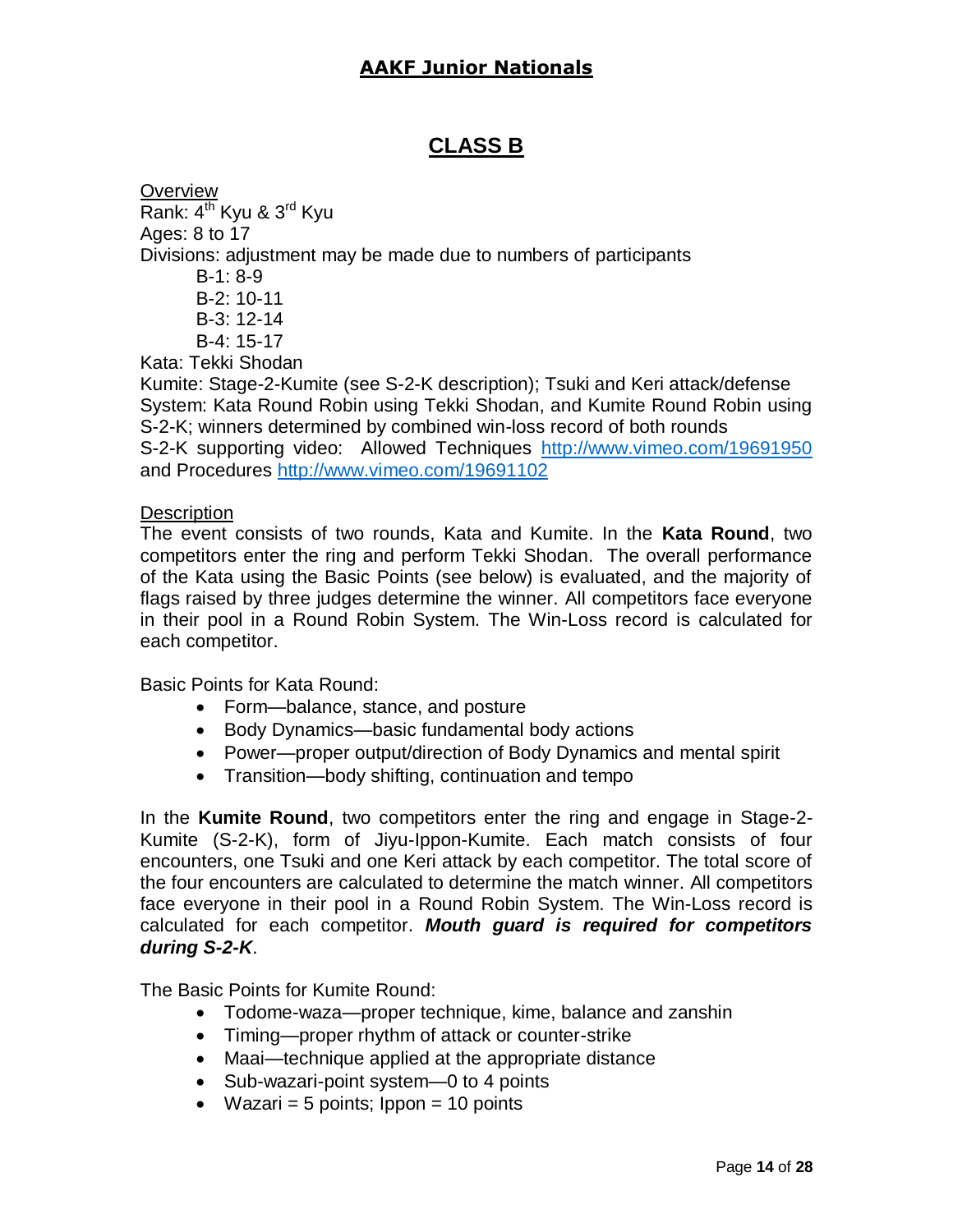Although the scoring for the Kumite Round is based on the Basic Points (see above), Budo Spirit and Penalty (see below) can affect the outcome.

#### Budo Spirit:

- Fighting spirit (100% effort at all times)
- Etiquette (courteous, humble and positive attitude)
- Appearance (clean Karate gi and properly tied belt)

#### Kata Penalty:

- Hesitation and Loss of Balance
- Kata Sequence and/or Technique Error
- Deviation from Starting Point
- Procedural Error

#### Kumite Penalty:

- Wrong Attack Technique
- Light or Moderate Contact to the Target

#### Hansoku (Disqualification):

- Performing Wrong Kata
- Receiving Coaching During the Match
- Talking During the Match
- Displaying Bad Etiquette and/or Attitude
- Ignoring Repeated Light/Moderate Contact Warning (kumite)
- Making Moderate/Heavy Contact to the Target (kumite)

#### Kata Round Procedure

- 1. Center judge calls in pair of competitors into the ring
- 2. Competitors bow to the judges, then to each other
- 3. Center judge announces "Tekki Shodan", competitors repeat "Tekki Shodan", and the judge commands "Yoi—Hajime"
- 4. After last competitor finishes, center judge commands "Yame"
- 5. Each competitor bows to signify the end of Kata
- 6. Center judge blows his/her whistle for judgment, flags are raised simultaneously
- 7. Center judge blows his/her whistle again calling judges to lower their flags
- 8. Center judge raises winner side flag
- 9. Competitors bow to each other, then to the judges
- 10.Center judge orders competitors to leave the ring

#### Kumite Round Procedure: Stage-2-Kumite

- 1. Center judge calls in competitors into the ring
- 2. Competitors bow to the center judge, and then to each other (note: competitors do not bow to Mirror Judge)
- 3. Center judge announces, "Aka, Tsuki"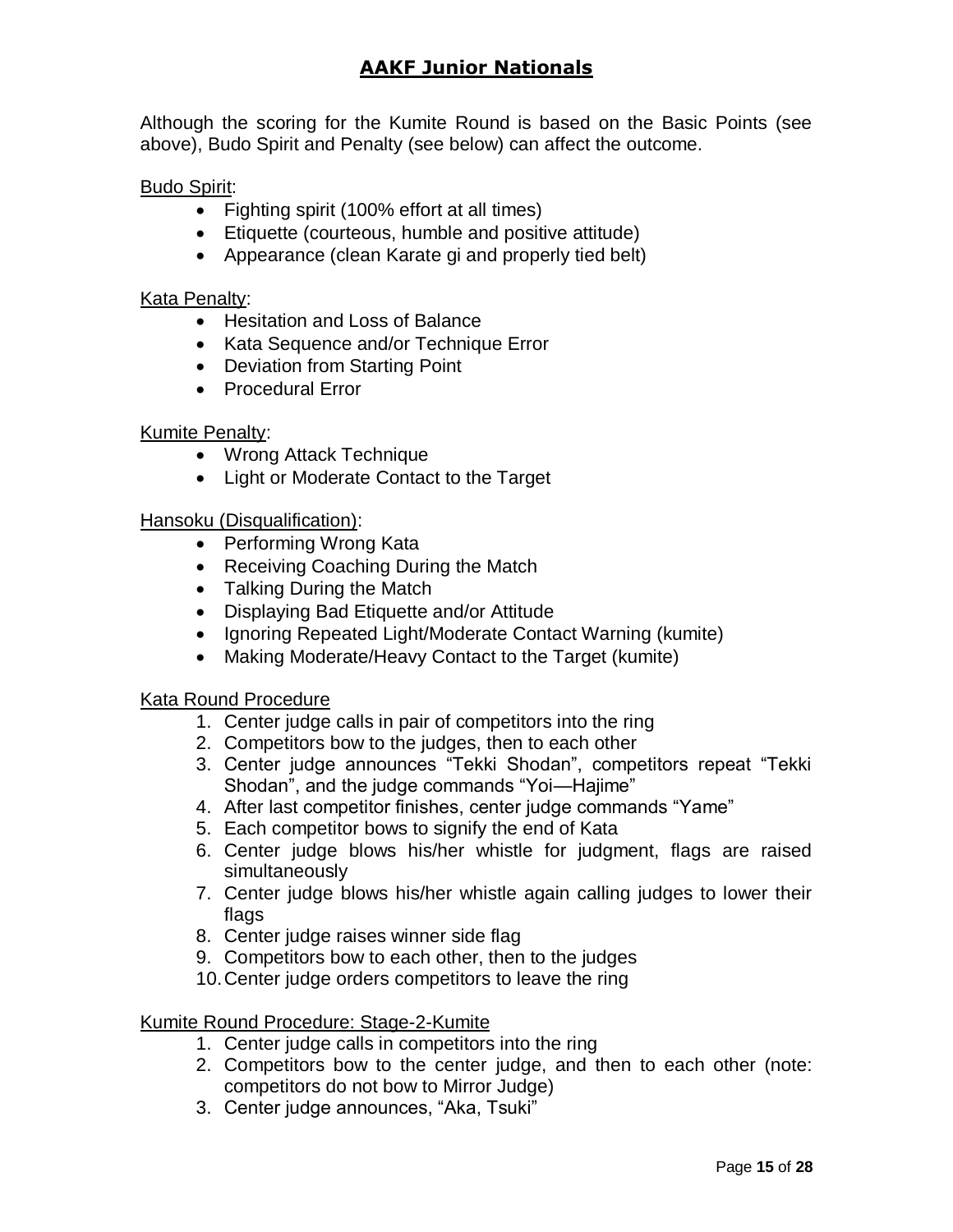- 4. Aka side calls out "Tsuki" and Shiro side replies "Tsuki"
- 5. Center judge calls out, "Yoi, Hajime"
- 6. After the completion of the encounter, the Center judge calls, "Yame" and returns each competitor to the starting mark
- 7. Both center and mirror judges signals scores for each competitor
- 8. Center judge gives the official points to the scorekeepers, aka's score announced first, shiro second
- 9. Repeat for Tsuki attack for Shiro side
- 10.Continue with Keri attack in same manner as above
- 11.Center judge signals, "Soremade" and confirms the final tabulation with the scorekeeper
- 12.In case of a tie, each competitor will attack once by choosing either Tsuki or Keri, starting with Aka-side
- 13.If still tied at the end of extension, winner is determined by majority vote of Head Judge, Mirror Judge and Kansa using the Ring Generalship Template
- 14.Center judge declares the winner, as "Kachi"
- 15.Competitors bow to each other, and then to the center judge
- 16.Center judge orders competitors to leave the ring

*NOTE: Center judge can freely choose between Tsuki or Keri as the first attack, but both sides must remain the same* 

#### Overall Winner determination

- At the completion of both Kata and Kumite Rounds, win-loss records from both rounds are added, and the overall medal winners  $(1<sup>st</sup>, 2<sup>nd</sup>$  and  $3<sup>rd</sup>)$  are determined
- Individual winners of Kata Round and Kumite Round may be announced for honorable mention

#### Tie Breaker

- Two-way tie is broken by winner of the individual Kumite match that took place between the two competitors
- Three- or Four-way tie is broken by winner of the individual Kumite matches that took place between the tied competitors
- If still tied, then the total S-2-K points earned by each tied competitor is compared
- If still tied, then a rematch is performed with tied competitors using S-2-K
- If tied again, the winner is determined by majority decision of the judges

#### Notes on S-2-K

- Each encounter is independent (similar to Kogo Kumite)
- All Tsuki can be Jodan or Chudan, but Chudan Kizami-zuki will not count
- Four types of kicks are allowed: Mae-geri, Yoko-kekomi-geri, Mawashigeri, and Ushiro-geri
- Ippon can be awarded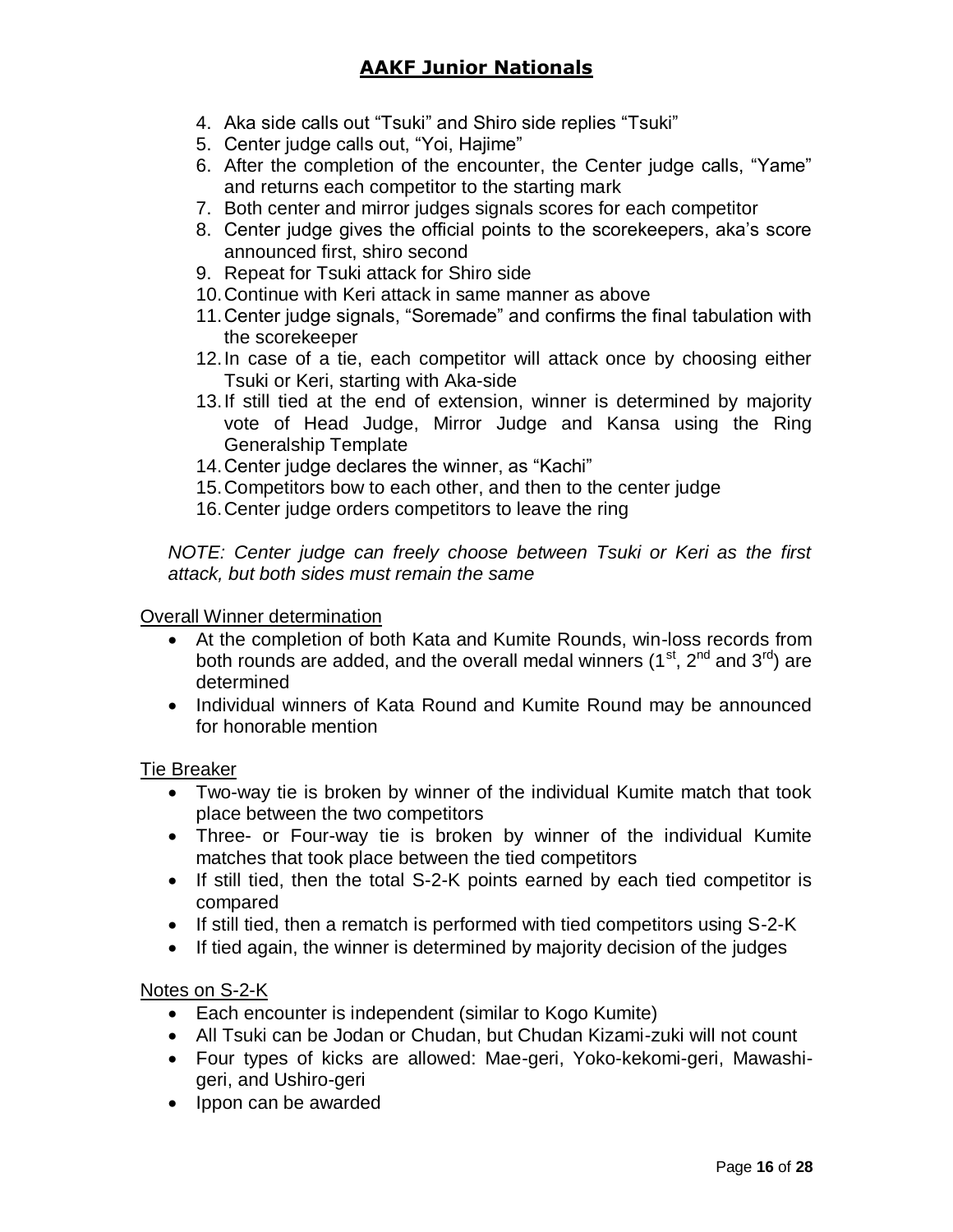- All Keri must be Chudan
- Balance breaking techniques (including sweeps) are **not** allowed

#### Hand Signals for S-2-K

- Points: number of fingers indicate score, 1-4
- Wazari signal: move open hand diagonally from chest to floor towards awarded competitor
- Ippon signal: move open hand diagonally upward from hip towards awarded competitor
- "Did not see" sign: hands over eyes
- Usage of other standard ITKF hand signals will be allowed

### **Scorekeeping**

Point System:

- Ippon—10 points
- Wazaari—5 points
- Sub-Wazari-1-4 points awarded if no Wazari or Ippon is scored
- All points are cumulative
- **If Wazari or Ippon is scored, the scored competitor receives 0 points**

| <b>Scoring Template</b> |   |  |   |                   |   |   |   |
|-------------------------|---|--|---|-------------------|---|---|---|
|                         |   |  |   | <b>Main Judge</b> |   |   |   |
|                         |   |  |   |                   |   |   | 5 |
| ludge                   |   |  |   |                   |   |   |   |
|                         |   |  |   | റ                 | o | o |   |
|                         | ∍ |  |   | ⌒                 |   | ◠ |   |
| Mirro                   |   |  | ⌒ | റ                 |   |   |   |
|                         |   |  | ◠ |                   |   |   |   |
|                         |   |  | ◠ |                   |   |   |   |

| <b>Ring Generalship Template</b>           |                 |                 |  |  |  |
|--------------------------------------------|-----------------|-----------------|--|--|--|
| <b>Shiro</b><br>Aka                        |                 |                 |  |  |  |
| <b>Spirit and Budo</b><br><b>Etiquette</b> | Score 1, 2 or 3 | Score 1, 2 or 3 |  |  |  |
| <b>Timing/Strategy/Skill</b>               | Score 1, 2 or 3 | Score 1, 2 or 3 |  |  |  |
| <b>Ring Management</b>                     | Score 1, 2 or 3 | Score 1, 2 or 3 |  |  |  |
| <b>Total score</b>                         | Winner-Loser    | Winner-Loser    |  |  |  |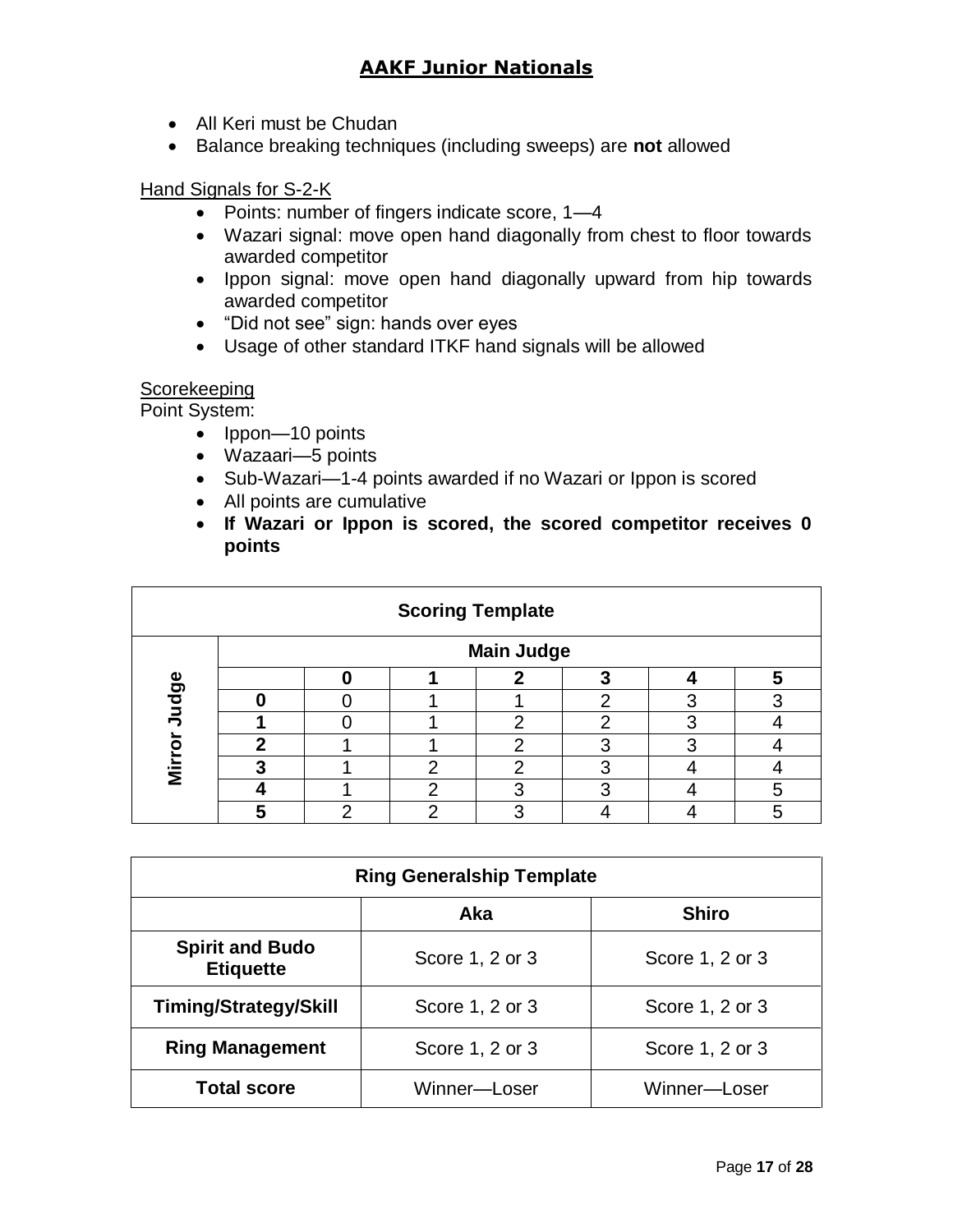Penalty Points:

- Contact—see template
- Second Contact-Call to the same athlete in a match will be automatic DQ
- Jogai (stepping out of ring)—2 point
- Kinshi (restricted targets)—4 points w/o contact; DQ w/contact
- Kinshi due to incidental action may not be a penalty
- Bad Manners—4 points if minor; DQ if excessive
- Two DQ in a round = Hansoku (eliminated from competition)

| <b>Contact-Call Template</b> |                                        |             |  |  |  |
|------------------------------|----------------------------------------|-------------|--|--|--|
|                              | <b>Verbal Warning</b><br><b>Action</b> |             |  |  |  |
| <b>Minor</b>                 | yes                                    | <b>None</b> |  |  |  |
| Light                        | yes                                    | 2 points/DQ |  |  |  |
| Moderate/Heavy               | no                                     | DQ          |  |  |  |

Additional Notes

- Competitors must commence in an attack/defense within allotted time zone: 5 seconds in S-2-K
- Scorekeeper will call out "Time Up" when neither of the competitor engages within the allotted time, and the Encounter is over
- Encounter is defined as one rhythmic cycle containing an initial attack, a counter by the defender, a response counter by the attacker and one last counter by the defender, 1-2-3 tempo
- Encounter terminates the instant the rhythmic flow is interrupted; even with a slightest pause
- Scoring Template is used when Head Judge and Mirror Judge differ by two points or more on a given score; Kansa will notify the adjusted score based on the Scoring Template
- All Judges and Kansa wear Karate-gi
- The spirit of Budo binds all Judges, Officials and Competitors, where etiquette and cordial manners are strictly upheld at all times
- Remember that a **Mouth guard is required for competitors during S-2-K**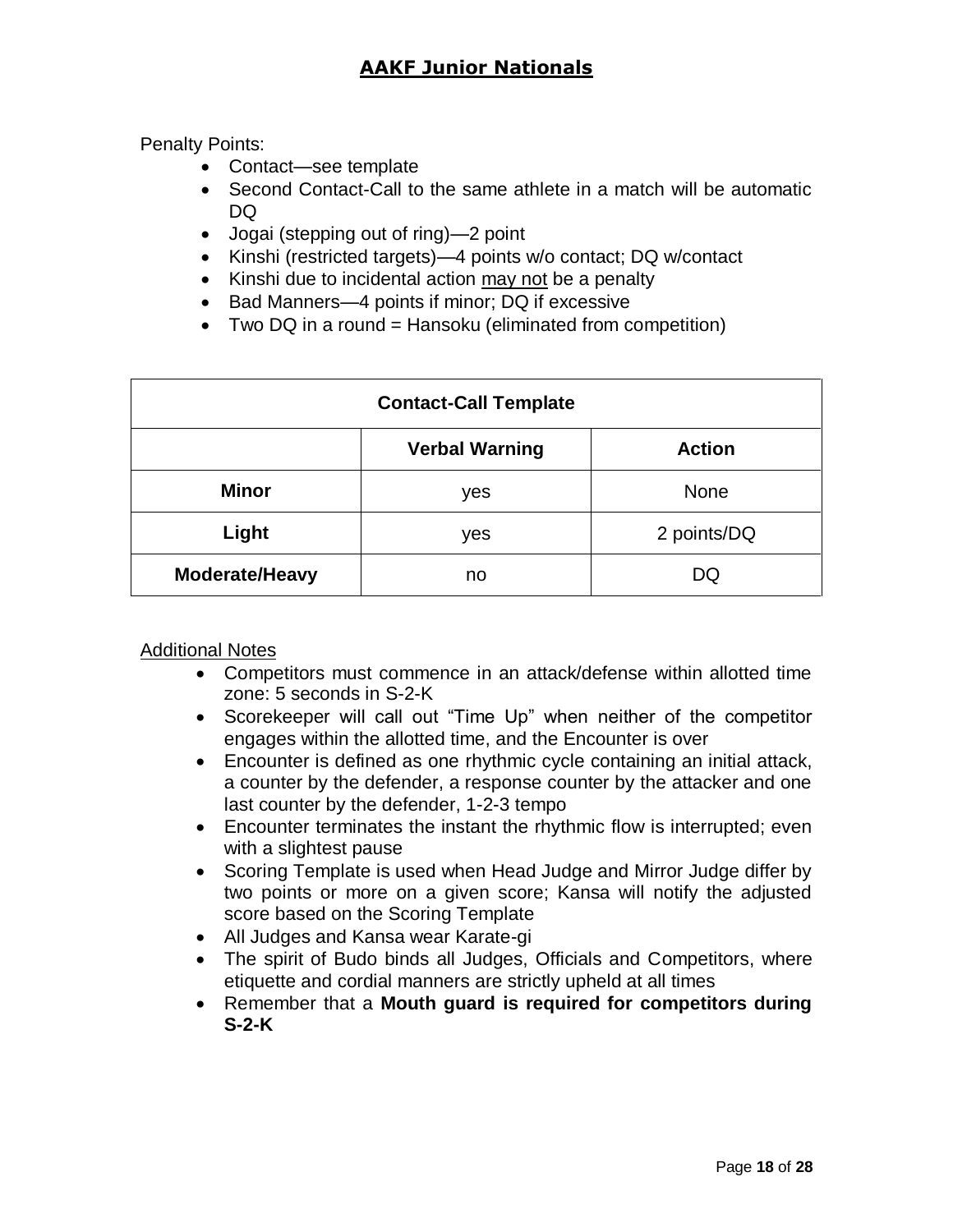# **Competition Ring Set Up Class B Kata Round**

(Actual dimensions may be adjusted)

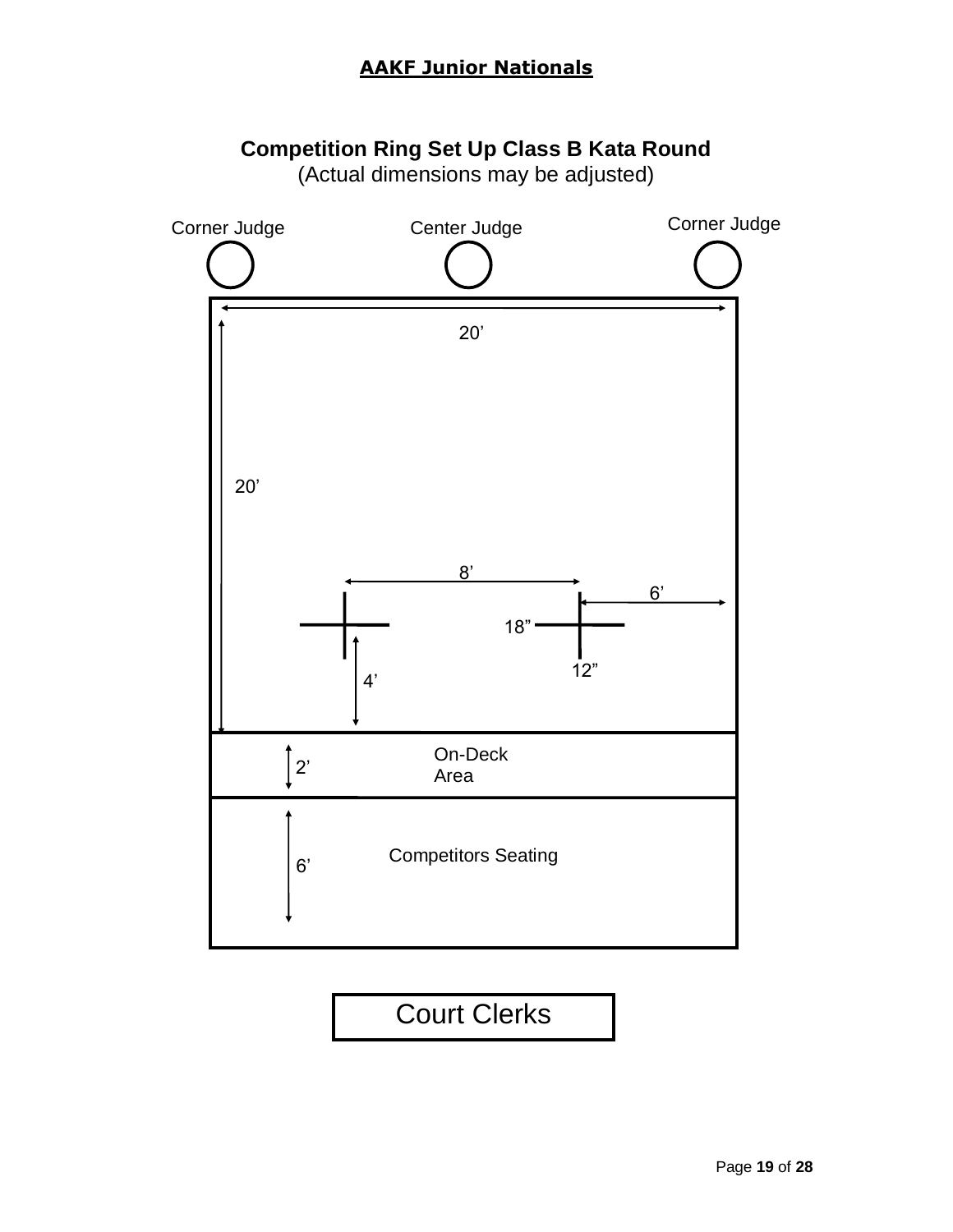### **Competition Ring Set Up Class B Kumite Round Stage-2-Kumite**

(Actual dimensions may be adjusted)

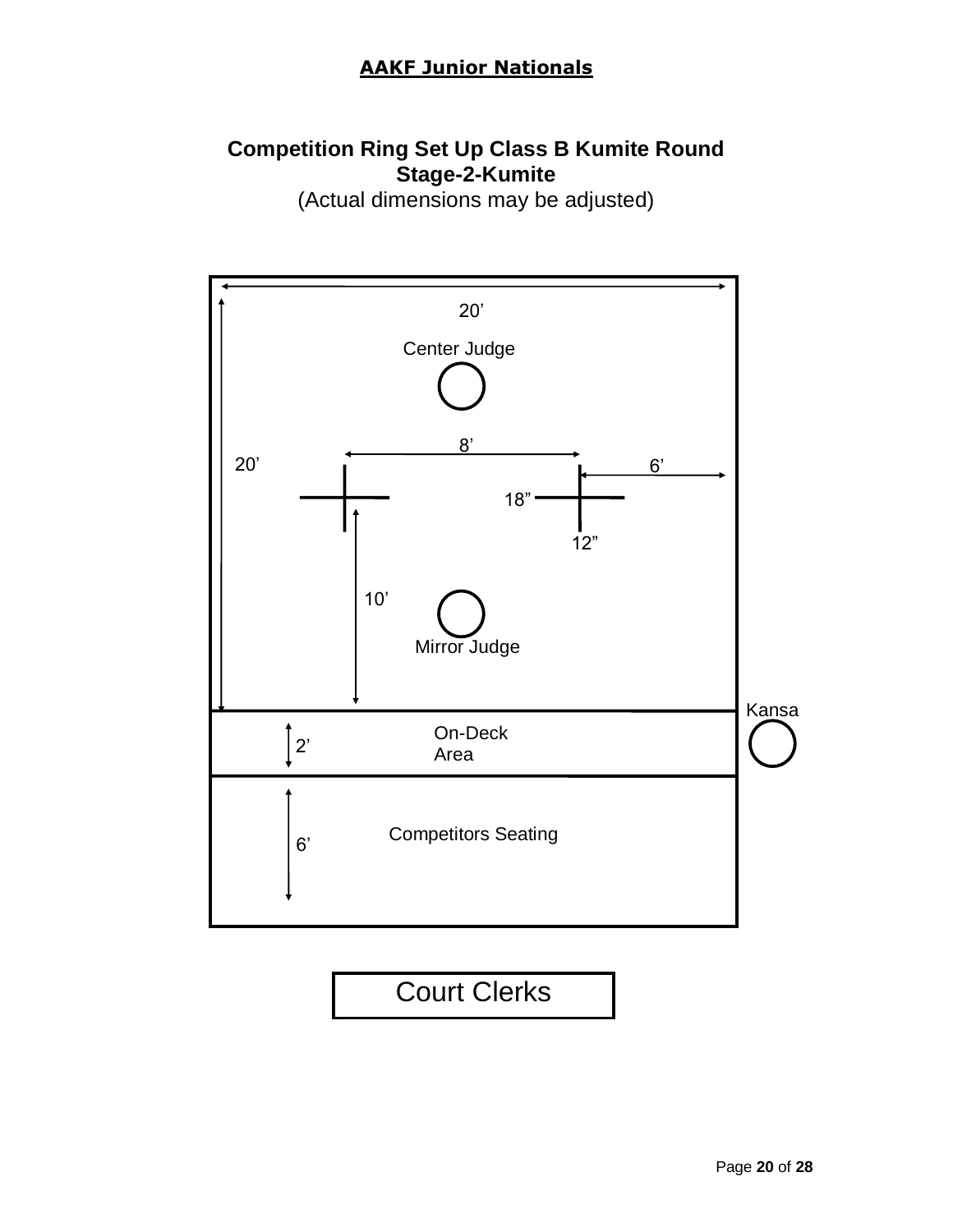### **CLASS A**

**Overview** Rank:  $2^{nd}$  Kyu & 1<sup>st</sup> Kyu Ages: 8 to 17 Divisions: adjustment may be made due to numbers of participants A-1: 8-9 A-2: 10-11 A-3: 12-14 A-4: 15-17 Kata: one of following: Bassai-Dai, Kanku-Dai, Jion and Empi Kumite: Stage-3-Kumite (see S-3-K description); Kogo-style attack/defense System: Kata Round Robin using one Kata (as above), and Kumite Round Robin using S-3-K; winners determined by combined win-loss record of both rounds S-3-K supporting video: Allowed Techniques <http://www.vimeo.com/19691950> and Procedures<http://www.vimeo.com/19691705>

#### Description

The event consists of two rounds, Kata and Kumite. In the **Kata Round**, two competitors enter the ring and perform a Kata (as above). The overall performance of the Kata using the Basic Points (see below) is evaluated, and the majority of flags raised by three judges determine the winner. All competitors face everyone in their pool in a Round Robin System. The Win-Loss record is calculated for each competitor.

Basic Points for Kata Round:

- Form—balance, stance, and posture
- Body Dynamics—basic fundamental body actions
- Power—proper output/direction of Body Dynamics and mental spirit
- Transition—body shifting, continuation and tempo

In the **Kumite Round**, two competitors enter the ring and engage in Stage-3- Kumite (S-3-K) form of Kogo Kumite. Each match consists of six back-and-forth Shikake-waza (offense) vs. Oji-waza (defense) encounters. Each competitor gets three chances with Shikake-waza. The total score of the encounters are calculated to determine the match winner. All competitors face everyone in their pool in a Round Robin System. The Win-Loss record is calculated for each competitor. *Mouth guard is required for competitors during S-3-K*.

The Basic Points for Kumite Round:

- Todome-waza—proper technique, kime, balance and zanshin
- Timing—proper rhythm of attack or counter-strike
- Maai—technique applied at the appropriate distance
- Sub-wazari-point system—0 to 4 points
- Wazari = 5 points;  $10$  points = 10 points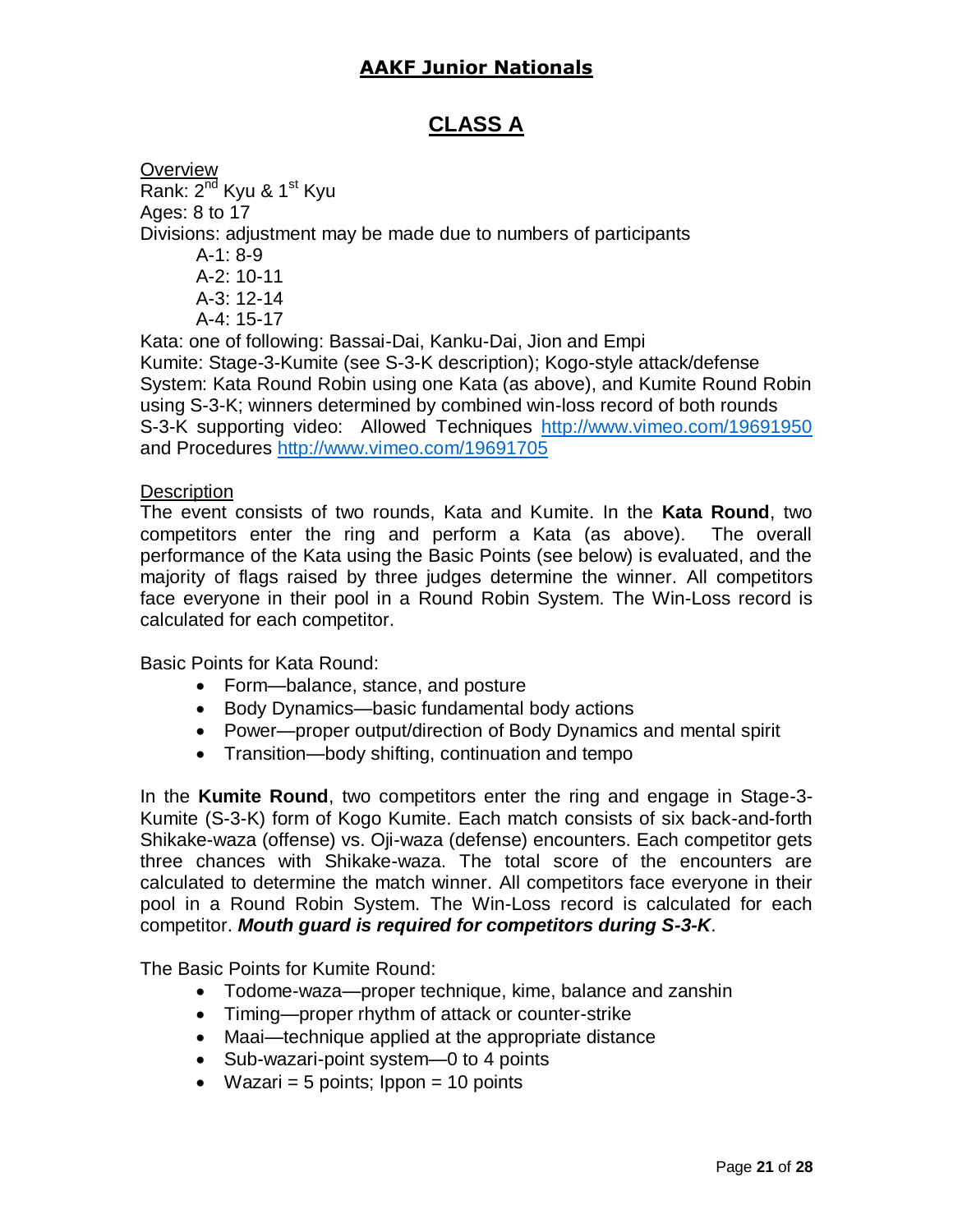Although the scoring for the Kumite Round is based on the Basic Points (see above), Budo Spirit and Penalty (see below) can affect the outcome.

#### Budo Spirit:

- Fighting spirit (100% effort at all times)
- Etiquette (courteous, humble and positive attitude)
- Appearance (clean Karate gi and properly tied belt)

#### Kata Penalty:

- Hesitation and Loss of Balance
- Kata Sequence and/or Technique Error
- Deviation from Starting Point
- Procedural Error

#### Kumite Penalty:

- Wrong Attack Technique
- Light or Moderate Contact to the Target

#### Hansoku (Disqualification):

- Performing Wrong Kata
- Receiving Coaching During the Match
- Talking During the Match
- Displaying Bad Etiquette and/or Attitude
- Ignoring Repeated Light/Moderate Contact Warning (kumite)
- Making Moderate/Heavy Contact to the Target (kumite)

#### Kata Round Procedure

- 1. Center judge calls in pair of competitors into the ring
- 2. Competitors bow to the judges, then to each other
- 3. Center judge announces "Kata", competitors announce the Kata to be performed and the Center Judge commands "Yoi—Hajime"
- 4. After the last competitor finishes, center judge commands "Yame"
- 5. Each competitor bows to signify the end of Kata
- 6. Center judge blows whistle for judgment, flags are raised simultaneously
- 7. Center judge blows whistle again calling judges to lower their flags
- 8. Center judge raises winner's side flag
- 9. Competitors bow to each other, then to the judges
- 10.Center judge orders competitors to leave the ring

#### Kumite Round Procedure: Stage-3-Kumite

- 1. Center judge calls in competitors into the ring
- 2. Competitors bow to the center judge, and then to each other
- 3. Center judge announces, "Aka, Shikake-waza, Ikkai", with one finger raised
- 4. Center judge calls out, "Yoi, Hajime"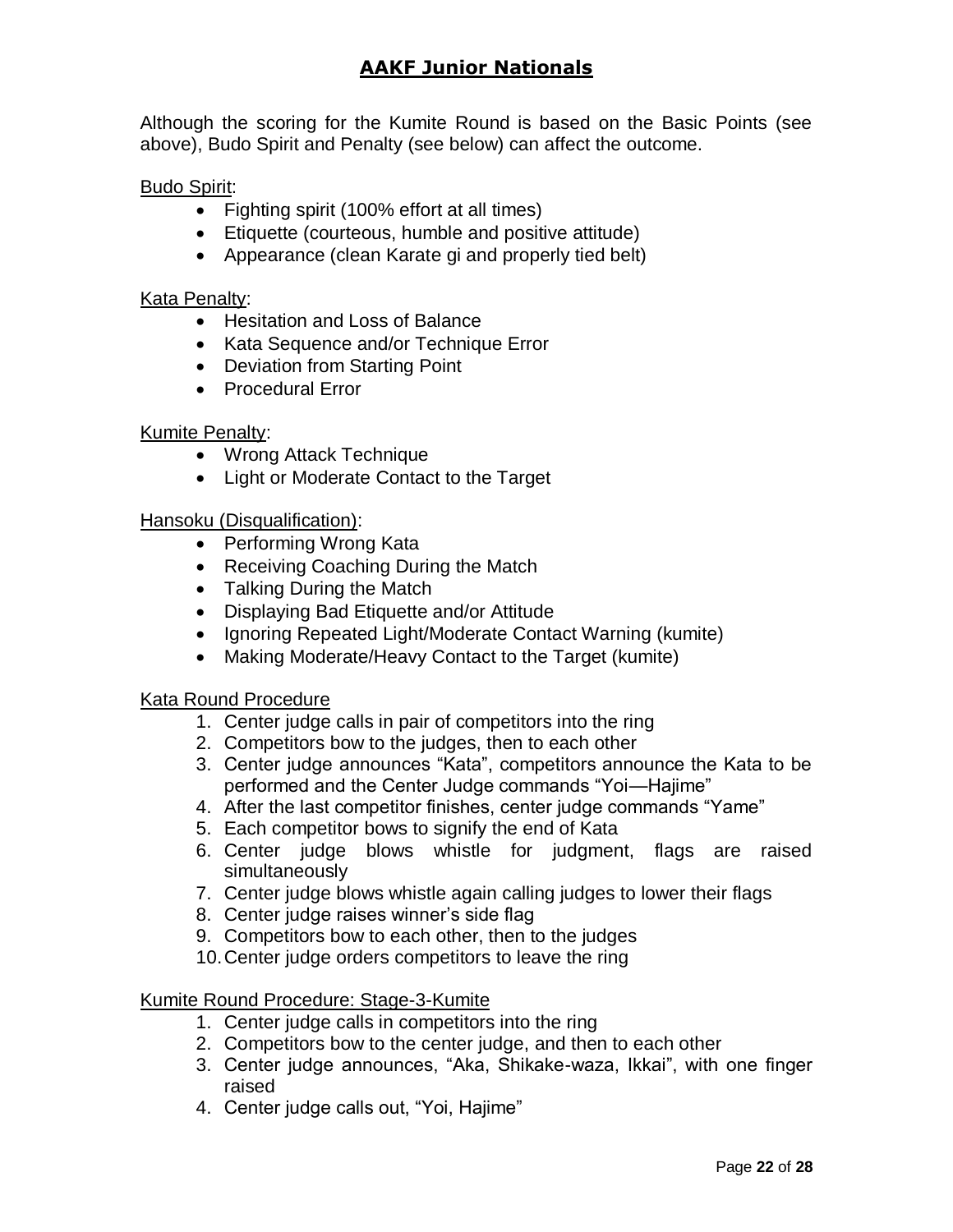- 5. After the completion of the encounter, the Center Judge calls, "Yame" and returns each competitors to the starting mark
- 6. Both center and mirror judges signals scores for each competitor, aka's score announced first, shiro second
- 7. Center judge gives the official points to the scorekeepers
- 8. Repeat Shikake-waza attack for Shiro side
- 9. In same manner above, continue back and forth between Aka and Shiro side until "Shiro, Shikake-waza sankai" is completed
- 10.Center judge signals, "Soremade" and confirms the final tabulation with the scorekeeper
- 11.In case of tie, each competitor will attack one more time, starting with Aka-side
- 12.If still tied at the end of extension, winner is determined by majority vote of Head Judge, Mirror Judge and Kansa using the Ring Generalship Template
- 13.Center judge declares the winner, as "Kachi"
- 14.Competitors bow to each other, and then to the center judge
- 15.Center judge orders competitors to leave the ring

#### Winner determination

- At the completion of both Kata and Kumite Rounds, win-loss records from both rounds are added, and the overall medal winners  $(1<sup>st</sup>, 2<sup>nd</sup>)$ and 3rd) are determined
- Individual winners of Kata Round and Kumite Round may be announced for honorable mention

#### Tie Breaker

- Two-way tie is broken by winner of the individual Kumite match that took place between the two competitors
- Three- or Four-way tie is broken by winner of the individual Kumite matches that took place between the tied competitors
- If still tied, then the total S-3-K points earned by each tied competitor is compared
- If still tied, then a rematch is performed with tied competitors using S-3- K
- If tied again, the winner is determined by majority decision of the judges

#### Notes on S-3-K

- Both Jodan and Chudan Tsuki are allowed, except for Chudan Kizamizuki
- Four types of kicks are allowed: Mae-, Yoko-kekomi-, Mawashi-, and Ushiro-geri
- All Keri can be Jodan or Chudan, except for Ushiro-geri, Chudan target only
- Sweeps are allowed, same standards as ITKF Competition Rules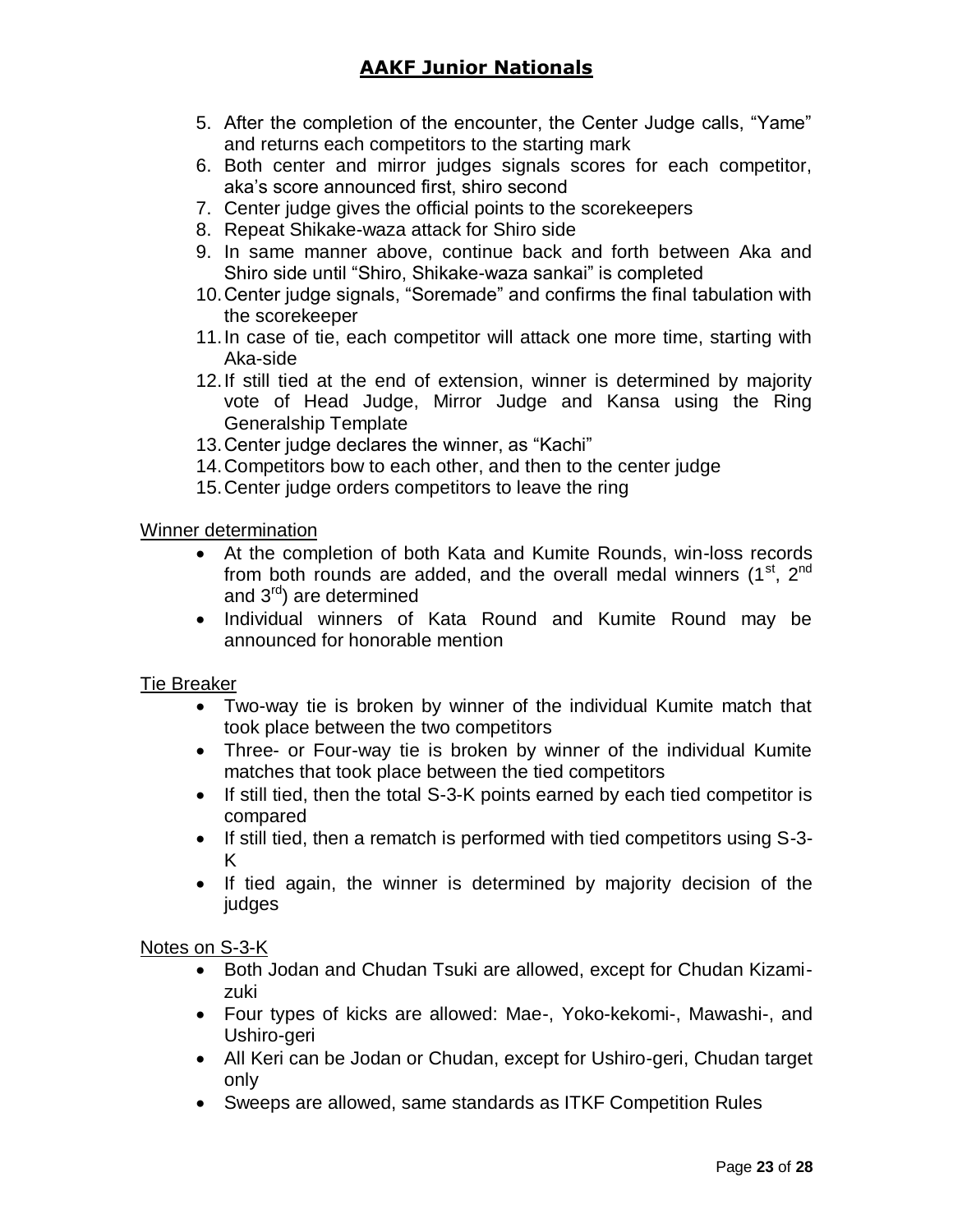#### Hand Signals for S-3-K

- Points: number of fingers indicate score, 1-4
- Wazari signal: move open hand diagonally from chest to floor towards awarded competitor
- Ippon signal: move open hand diagonally upward from hip towards awarded competitor
- "Did not see" sign: hands over eyes
- Usage of other standard ITKF hand signals will be allowed

### **Scorekeeping**

Point System:

- Ippon—10 points
- Wazaari—5 points
- Sub-Wazari-1-4 points awarded if no Wazari or Ippon is scored
- All points are cumulative
- **If Wazari or Ippon is scored, the scored competitor receives 0 points**

| <b>Scoring Template</b> |                   |   |                |              |                |   |   |
|-------------------------|-------------------|---|----------------|--------------|----------------|---|---|
|                         | <b>Main Judge</b> |   |                |              |                |   |   |
| Judge                   |                   |   |                | $\mathbf{c}$ | ני             |   | 5 |
|                         |                   |   |                |              | $\overline{2}$ | 3 | 3 |
|                         |                   |   |                | 2            | $\overline{2}$ | 3 |   |
| <b>Mirror</b>           | ኅ                 |   |                | າ            | ◠              | 3 |   |
|                         | 3                 |   | $\overline{2}$ | າ            | 3              |   |   |
|                         |                   |   | $\mathcal{P}$  | 3            | 3              |   | 5 |
|                         | 5                 | ⌒ | ົ              | າ            |                |   | 5 |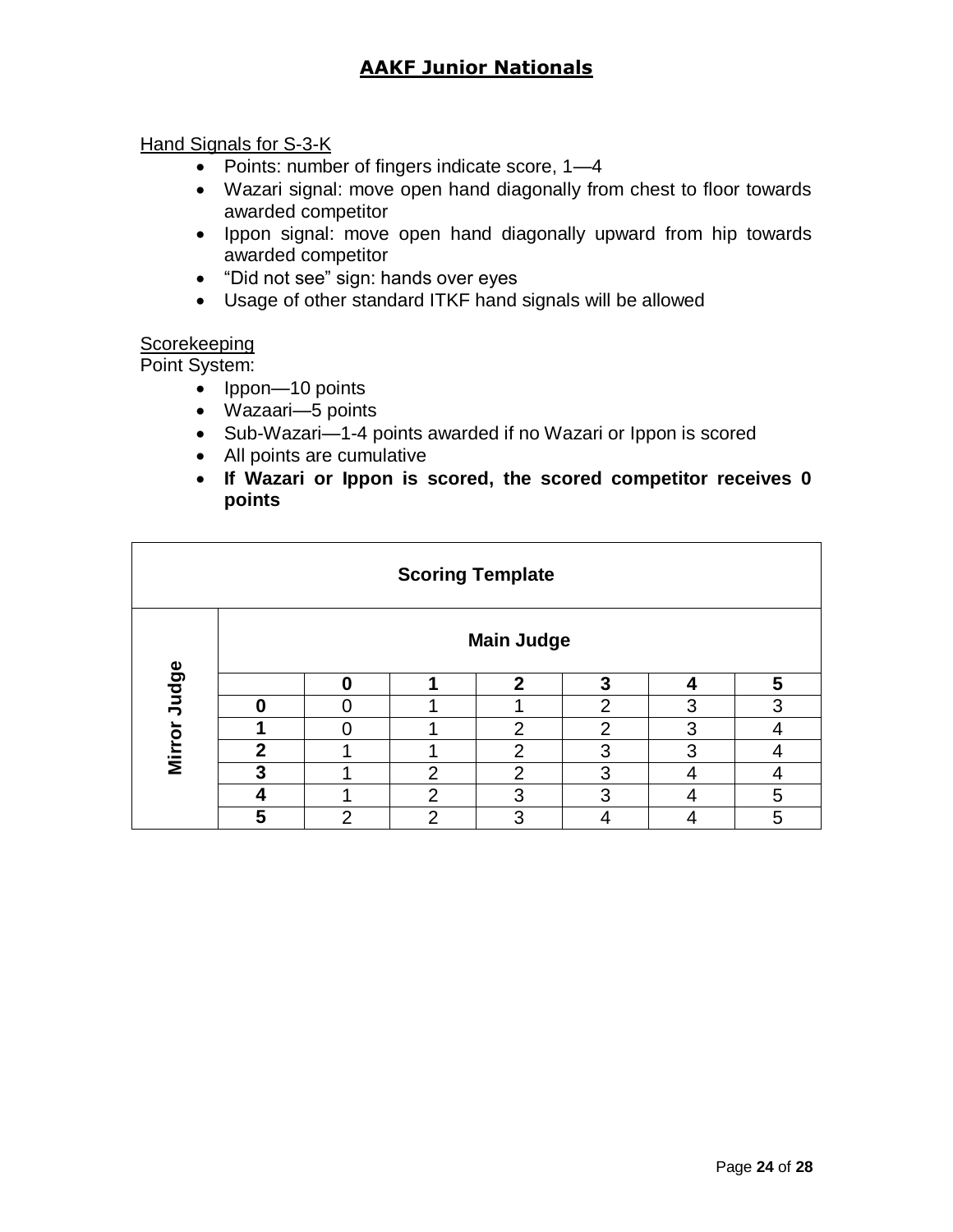| <b>Ring Generalship Template</b>           |                 |                 |  |  |  |
|--------------------------------------------|-----------------|-----------------|--|--|--|
| <b>Shiro</b><br><b>Aka</b>                 |                 |                 |  |  |  |
| <b>Spirit and Budo</b><br><b>Etiquette</b> | Score 1, 2 or 3 | Score 1, 2 or 3 |  |  |  |
| <b>Timing/Strategy/Skill</b>               | Score 1, 2 or 3 | Score 1, 2 or 3 |  |  |  |
| <b>Ring Management</b>                     | Score 1, 2 or 3 | Score 1, 2 or 3 |  |  |  |
| <b>Total score</b>                         | Winner-Looser   | Winner-Looser   |  |  |  |

Penalty Points:

- Contact—see template
- Second Contact-Call to the same athlete in a match will be automatic DQ
- Jogai (stepping out of ring)—2 point
- Kinshi (restricted targets)—4 points w/o contact; DQ w/contact
- Kinshi due to incidental action may not be a penalty
- Bad Manners-4 points if minor; DQ if excessive
- Two DQ in a round = Hansoku (eliminated from competition)

| <b>Contact-Call Template</b> |                                        |             |  |  |  |
|------------------------------|----------------------------------------|-------------|--|--|--|
|                              | <b>Verbal Warning</b><br><b>Action</b> |             |  |  |  |
| <b>Minor</b>                 | yes                                    | <b>None</b> |  |  |  |
| Light                        | yes                                    | 2 points/DQ |  |  |  |
| Moderate/Heavy               | no                                     | DQ          |  |  |  |

Additional Notes

- Competitors must commence in an attack/defense within allotted time zone: 5 seconds in S-3-K
- Scorekeeper will call out "Time Up" when neither of the competitors engage within the allotted time, and the encounter is over
- Encounter is defined as one rhythmic cycle containing an initial attack, a counter by the defender, a response counter by the attacker and one last counter by the defender, 1-2-3 tempo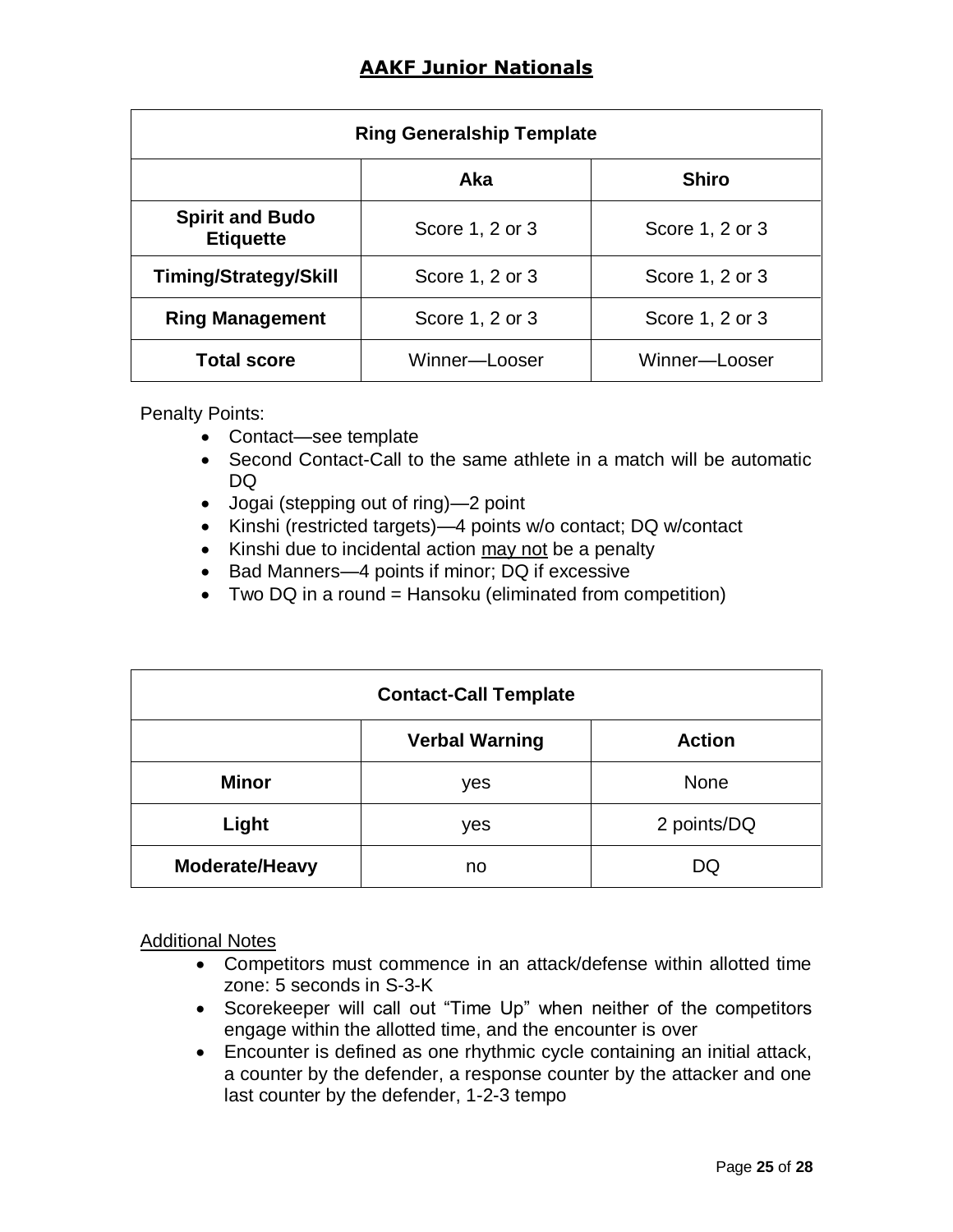- Encounter terminates the instant the rhythmic flow is interrupted; even with a slightest pause
- Scoring Template is used when Head Judge and Mirror Judge differ by two points or more on a given score; Kansa will notify the adjusted score based on the Scoring Template
- All Judges and Kansa wear Karate-gi
- The spirit of Budo binds all Judges, Officials and Competitors, where etiquette and cordial manners are strictly upheld at all times
- Remember that **Mouth guard is required for competitors during S-3-K**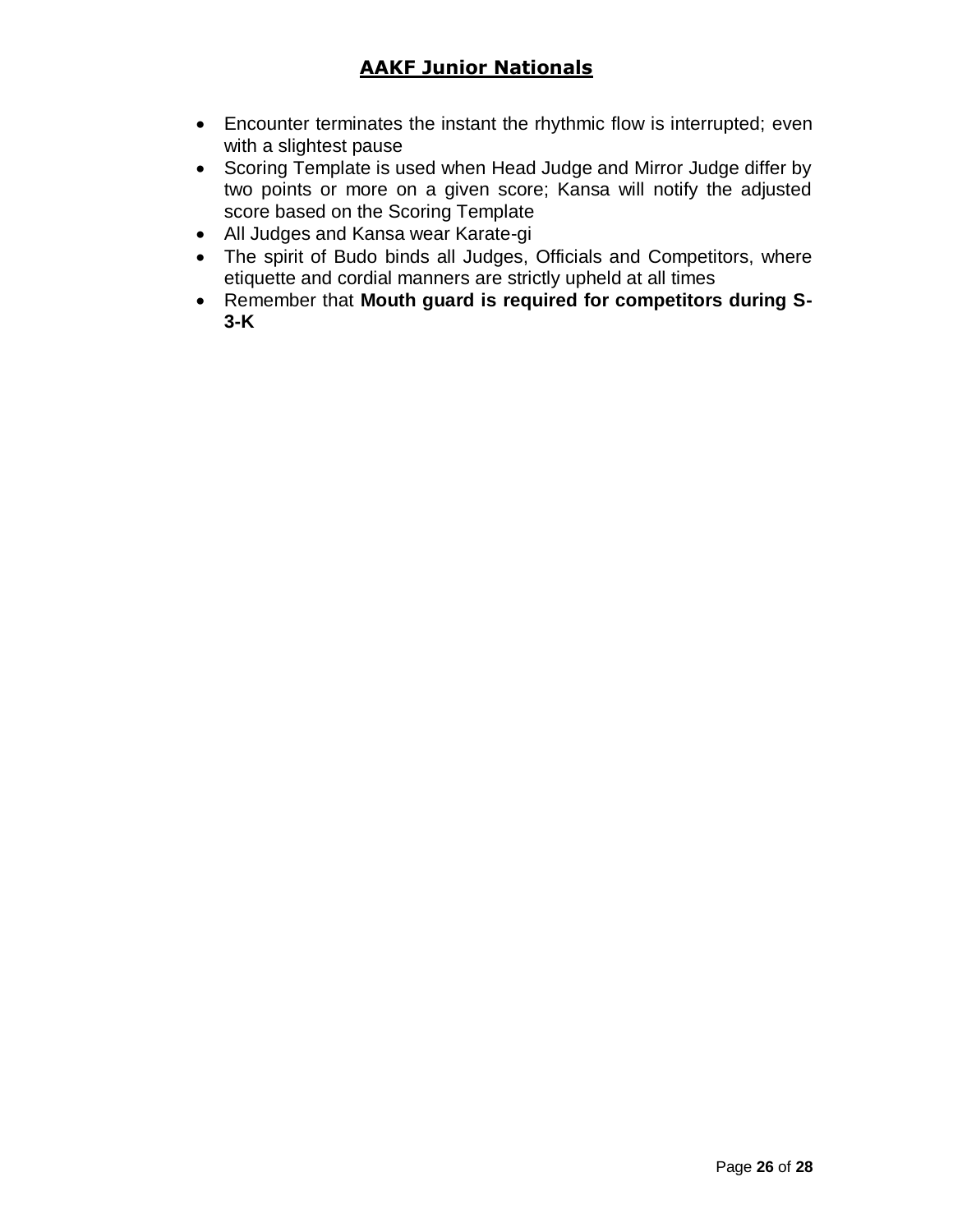# **Competition Ring Set Up Class A Kata Round**

(Dimensions may be adjusted or use the Adult Competition ring)